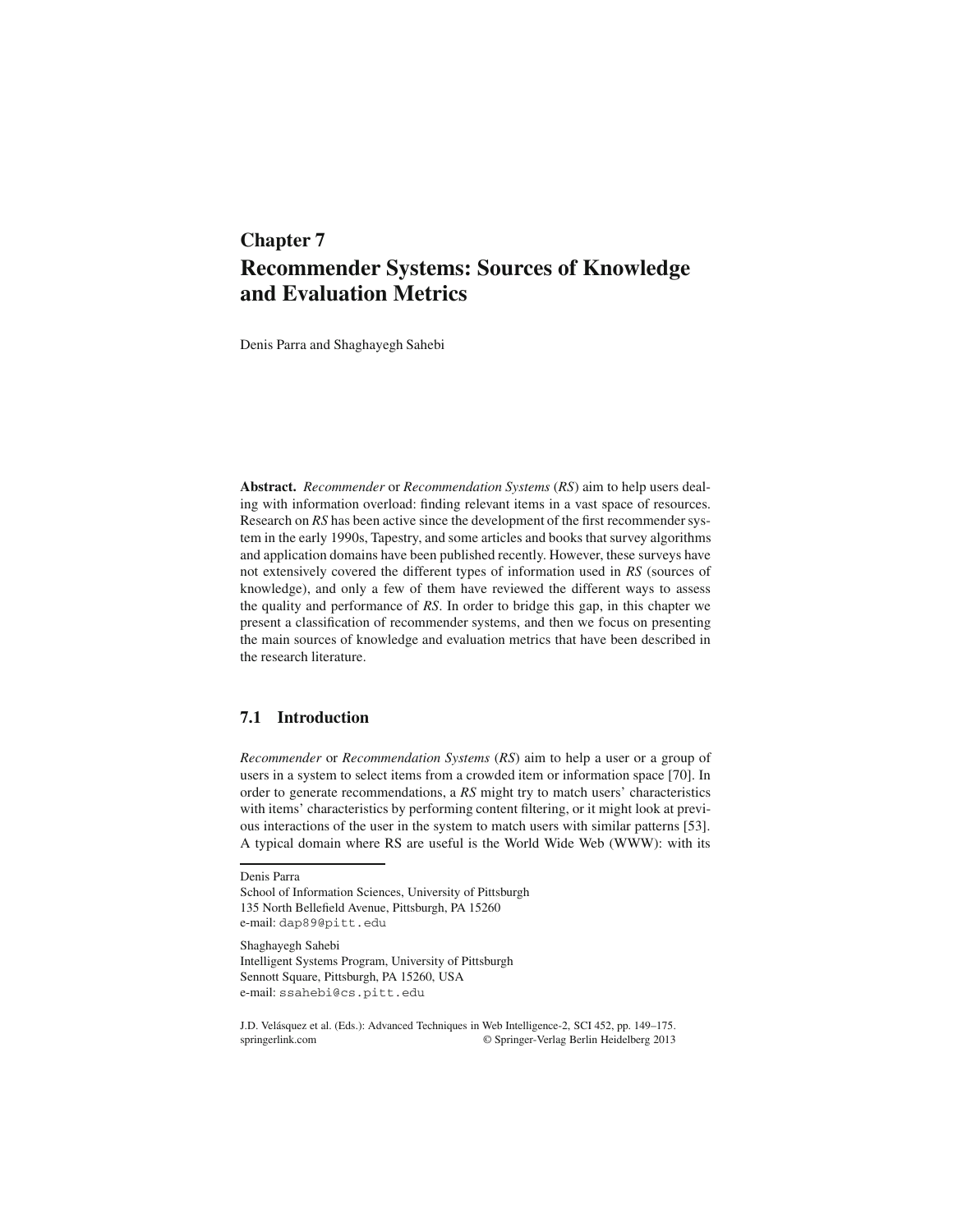overwhelming growth of available information and the continuously growing number of different devices that can be used to access it *RS* have taken on an important role in the daily lives of people to find relevant resources, such as movies [41], books [56], music [18], tourism destinations [12], or cooking recipes [26].

The first recommender system, Tapestry [32], was introduced almost 20 years ago by Goldberg et al. to deal with the increasing amount of messages that users received by email. This early system –as well as GroupLens developed by Paul Resnick et al. [96] and Ringo by Shardanand and Maes [107]– made use of a technique called *Collaborative Filtering* (CF) to provide recommendations to a center user based on previous actions performed by herself and by like-minded users, denoted as nearest neighbors. All these systems make use of some form of deviance measure between a predicted and a real value of preference for evaluation. In their seminal paper, Herlocker et al. [42] survey different tasks and metrics for *RS*, introducing, among others, the concepts of serendipity and novelty. However, these concepts started to have a larger impact on the evaluation of *RS* after the Netflix prize.

The *Netflix Prize*<sup>1</sup> was a contest created by the movie rental company Netflix<sup>2</sup> in October of 2006 [11]. The *Netflix Prize* challenged the data mining, machine learning and computer science communities to improve the algorithm Cinematch by at least 10% in terms of predicting the ratings that users assigned to movies. The winners of this challenge would receive a \$1 million dollar prize. Netflix released a dataset of 100 million anonymous movie ratings and the evaluation was based on Root Mean Square Error (*RMSE*), a metric that we explain in section 7.4.1. Although the community of researchers engaged in *RS* existed well before this contest, the *Netflix Prize* attracted a large amount of people from different areas. It might not be a coincidence that the ACM Recommender Systems conference, targeted specifically for *RS*, began in 2007. Despite the benefit of attracting a large community of researchers to the field, the Netflix Prize had the negative effect of focusing on accuracy in the active evaluation period, giving less importance to important characteristics of the recommendations such as coverage, novelty, or diversity. By the time the challenge was finished, the *RS* community started to show more interest in other quality metrics.

Some studies have gone beyond accuracy to evaluate *RS* such as recommendation diversification by Ziegler et al. in 2005 [128] and Zhou et al. in 2010 [125], serendipity by Murakami et al. in 2008 [80] and by Zhang et al. in 2011 [124], and coverage by Ge et al. in 2010 [29]. More recently Vargas and Castells try to combine accuracy and serendipity in a single evaluation framework [113]. These new trends in *RS* evaluation stem from several factors, among which we count:

• **Accuracy and user satisfaction are not always related**: Some articles showed that rating prediction accuracy is not always correlated with other metrics [95], and most importantly, not necessarily correlated with user satisfaction [39] [70]. This result supported the need for creating new evaluation measures that better

<sup>1</sup> http://www.netflixprize.com

<sup>2</sup> http://www.netflix.com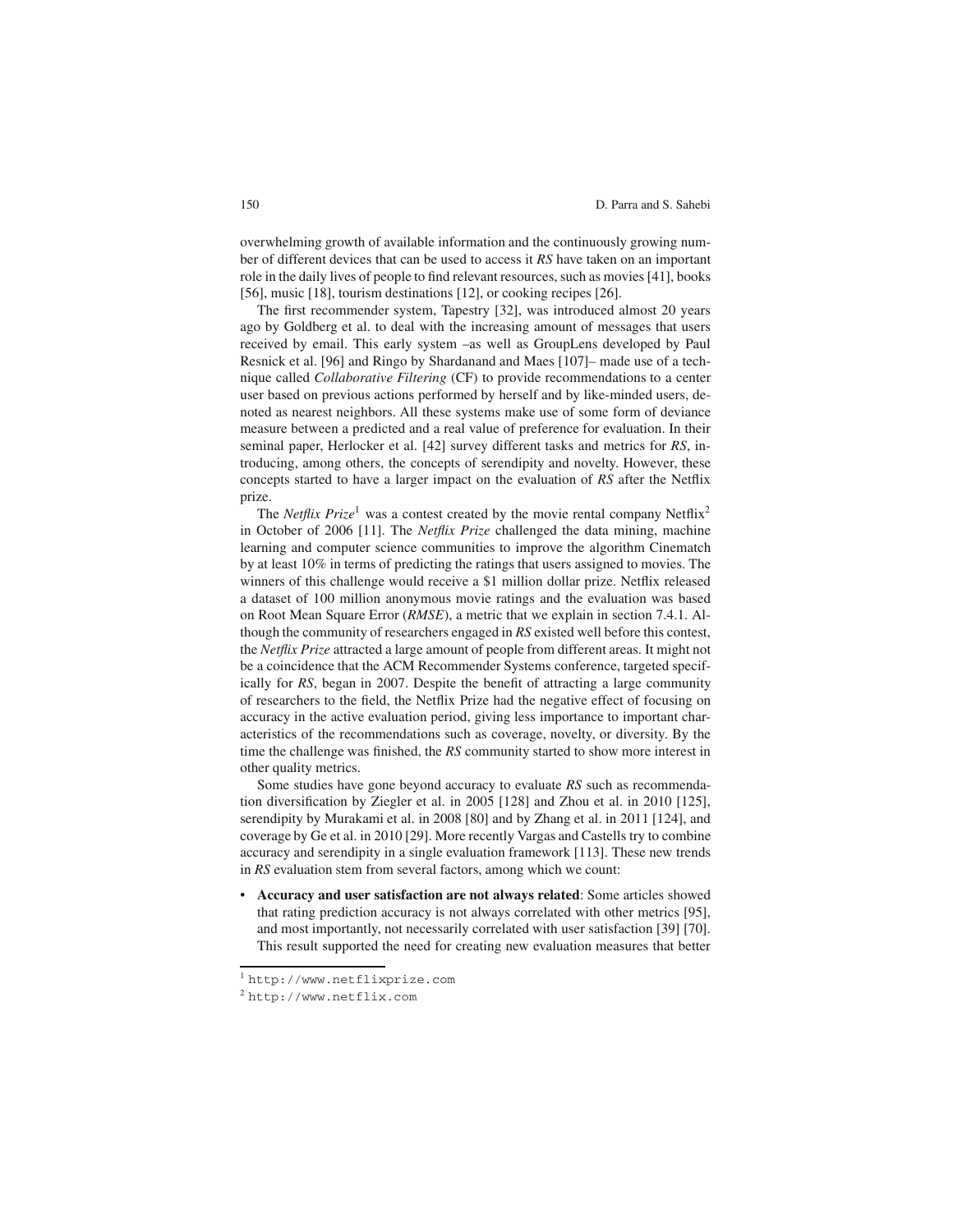7 Recommender Systems: Sources of Knowledge and Evaluation Metrics 151

predicted the final goal which is a user-centric evaluation of the *RS* rather than only an off-line evaluation.

- **Lack of explicit user feedback**: Although curiosity is a human trait, turning users from lurkers into real contributors to a system is a challenging task [92]. For this reason, algorithm and evaluation metrics that rely on implicit user feedback have become more frequent in recent years.
- **New sources of knowledge**: In the early days of *RS*, two contemporary popular technologies were not available: Smartphones and social networks. The first can provide a good deal of contextual information, such as temporal data, location, and additional ways to interact than a desktop computer does. The second, social networks, provides contextual information that impacts the development of trust-based methods: real family and friends. In addition, users contribute with long-term (birthday, preferred sports, art, or politics) and short-term information (*likes* on a specific comment or picture), giving *RS* different signals to produce recommendations.

In the following sections, we review *RS* by presenting a classification in section 7.2. Then, in section 7.3 we describe the main sources of knowledge used to provide recommendations, to continue with section 7.4 presenting the metrics used to evaluate quality and performance of *RS*. In section 7.5, we present all of the aforementioned concepts in the context of Web Recommendation, and we finalize summarizing the chapter adding a list of ongoing and future challenges in this area.

# **7.2 Classification of Recommender Systems**

The ultimate goal of any user-adaptive system is to provide users with what they need without asking them explicitly [79] [115]. This identifies the difference between personalization and customization. The difference between these two is in the actor who controls the creation of user profiles as well as the presentation of interface elements to the user. In customization, the users usually control their preferences or requirements manually. On the other hand, in personalization, the user profiles are created and potentially updated by the system automatically and with minimal explicit control by the user [73]. These systems can reduce the amount of time a user spends to find her required items [27]. The process of web personalization is consisted of three phases: data preparation and transformation, pattern discovery, and recommendation [81]. In traditional collaborative filtering approaches, the pattern discovery phase (e.g., neighborhood formation in the k-nearest neighbor method) as well as the recommendation phase is performed in real time. In contrast, personalization systems which are based on web usage mining, perform the pattern discovery phase in an online state. The data preparation phase transforms raw web log files into clickstream data that can be processed through data mining tasks. A variety of data mining techniques can be applied to the clickstream or Web application data in the pattern discovery phase, such as clustering, association rule mining, and sequential pattern discovery. A recommendation engine considers the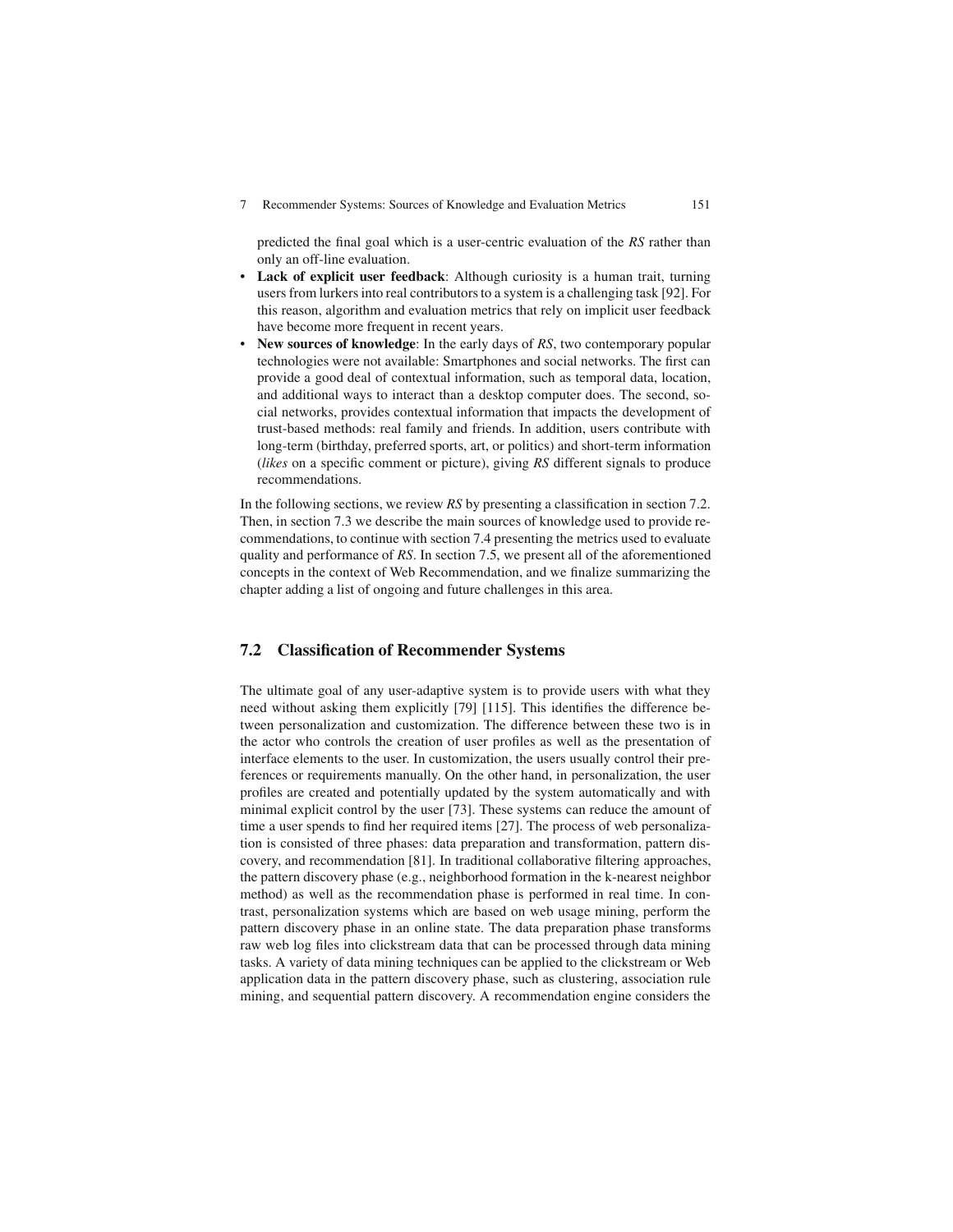active user session in conjunction with the discovered patterns to provide personalized content [116]. The personalized content can take the form of recommended links or products, or targeted advertisements [81]. At first, traditional Recommender Systems were defined as systems that collected user opinions about various subjects and guided users towards their items of interest. This was done using collaborative filtering approaches [96], [97]. After a while, these systems started using broader research approaches and played a more active role related to users. As a result, any system that produces individualized recommendations as its output or has the effect of guiding users to interesting or useful objects is defined as a personalization system [16]. Generally, personalization is based on a mapping between users and items to interest values [3]. The learning process of Recommender Systems is divided into two general methods: memory-based (lazy-learning) Recommender Systems and model-based Recommender Systems [73]. In memory-based models, the entire data is stored and used in the memory while calculating the recommendations. As a result, these systems are sensitive to scalability issues. On the other hand, the expensive learning process in these systems gets completed offline. Model-based systems are more scalable in high data volumes.

Generally, recommender systems are divided into three groups based on their input data type, approaches to create user profiles, and algorithmic methods utilized to produce recommendations: rule-bases, content-based, and usage-based systems [73]. Each of these three groups are discussed in the following sections.

## *7.2.1 Rule-Based Recommender Systems*

In rule-based recommender systems, decisions are made based on some rules that are extracted, either manually or automatically, from user profiles. The goal in these systems is to find factors that influence users' choice of an item or product. Many of the existing e-commerce websites use manual rule-based recommender systems. These systems permit the site administrators to set the rules based on statistical, psychological, and demographic information about users. In some cases, the rules are very domain dependent and reflect the business goals of the website. These rules are used to improve the contents provided to a user when her profile matches at least one of the conditions. Like many other rule-based systems, this method of recommendation depends on the knowledge engineering abilities of the system designers to build a suitable rule-base for specific characteristics of the domain and market. User profiles are usually achieved by explicit interaction with users. Some research has been done on the learning methods for categorizing users into different groups based on their statistical information and then inferring the required rules for recommendation [90]. These methods aim to extract personalized rules for each user by use of reasoning approaches [17]. The general mechanism in these systems is that the user announces her interests to the system and then the system assesses each of existing items for each user, based on the knowledge base it has. We can name ISCREEN [91] as one of the rule-based systems that uses manually generated rules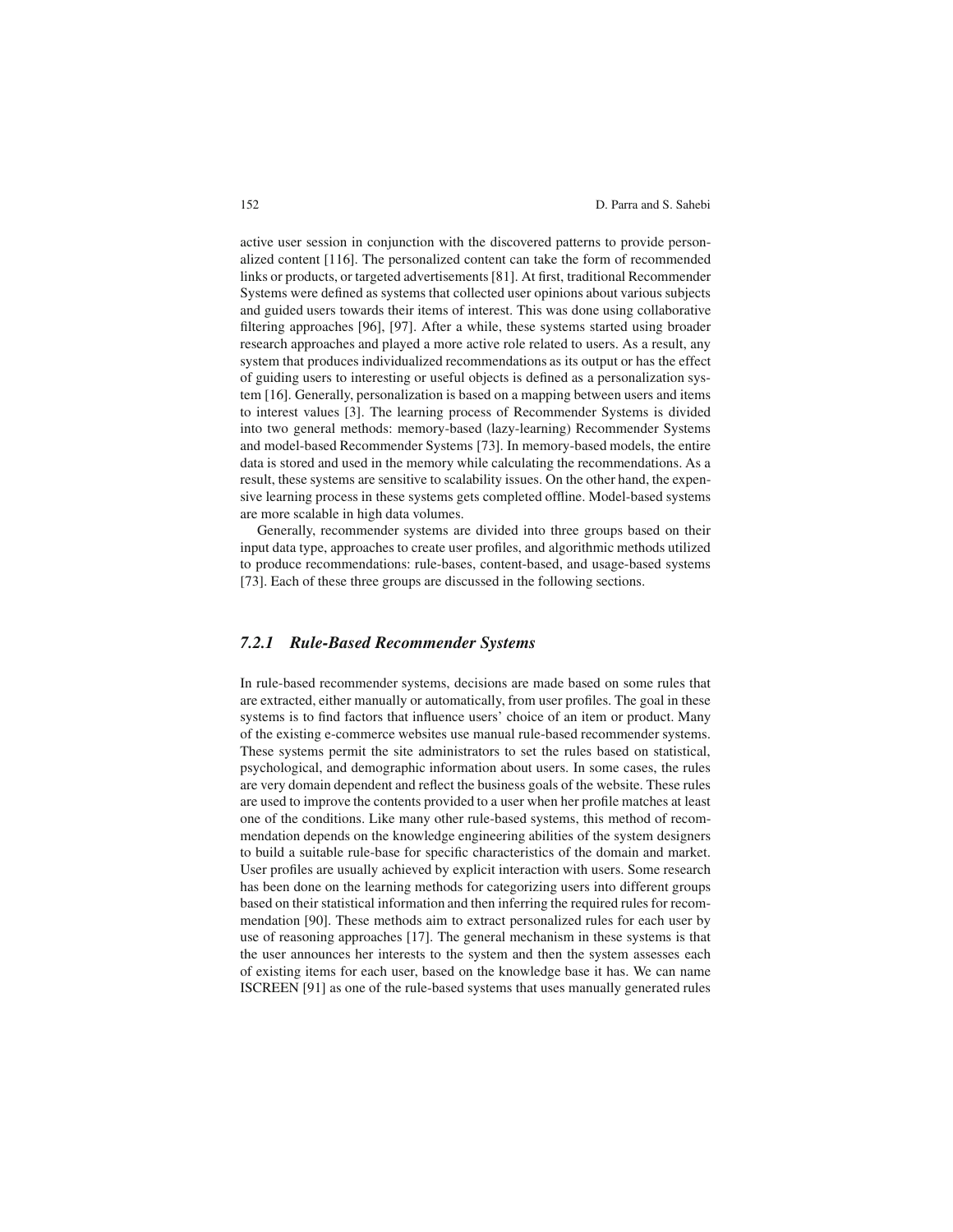to filter its messages. Another example is Expertise Recommender [69] which recommends expert software engineers to programmers, based on the problems they report in programming. One of the advantages of these systems is the users' capability to express characteristics of their favorite items. One of the problems in these systems, in addition to the limitations of knowledge engineering, is the method used to generate user profiles. The input to these systems is user explanations about their personal interests and as a result, it is a biased input. Profiles in these systems are usually static and consequently, the performance of the systems degraded is by time passing and aging user profiles.

#### *7.2.2 Content-Based Recommender Systems*

Content-based Recommender Systems provide recommendations to users based on comparing items or products to the items that user showed interest in. A user profile in these systems represents explanations of product characteristics that user chose before. These explanations are illustrated by a set of characteristics or features describing the products in a user profile. The act of producing recommendations usually includes comparing features of items unseen or unrated by the user with her profile's content description. The items that are similar enough to the user's profile are recommended to her.

Content-based recommender systems usually rely on Information Retrieval techniques such as classification, clustering and text analysis [77]. In most of the content-based recommender systems, especially in the web-based and e-commerce systems, content descriptions are textual features extracted from web pages or product descriptions. Typically these systems rely on known document modeling approaches, which are rooted in information retrieval and information filtering research [99] [10]. User profiles and items can be shown as weighted vectors of words (e.g. based on *tf.idf* weightening model). Predicting a user's interest in an specific item can be done based on calculating vector similarity (such as cosine similarity measure) between the user profile vector and the item profile vector or based on probabilistic methods (such as bayesian classifiers). Additionally, despite collaborative filtering methods, user profiles are created individually, based only on the items seen or rated by the user himself/herself.

We can name Letizia [65], NewsWeeder [57], Personal WebWatcher [71], InfoFinder [55], and Syskill-Webert [89] among the first examples of content-based recommender systems.

One of the problems in content-based recommender systems, due to relying on user's previous ratings and interests, is the tendency to specification in choosing items [72]. However, user studies show that users tend to be more interested in novel and surprising items suggested by recommender systems [108]. Additionally, the practical relationships between items, such as their co-occurrence of use, or being complements for accomplishing a specific task, is not considered here. Another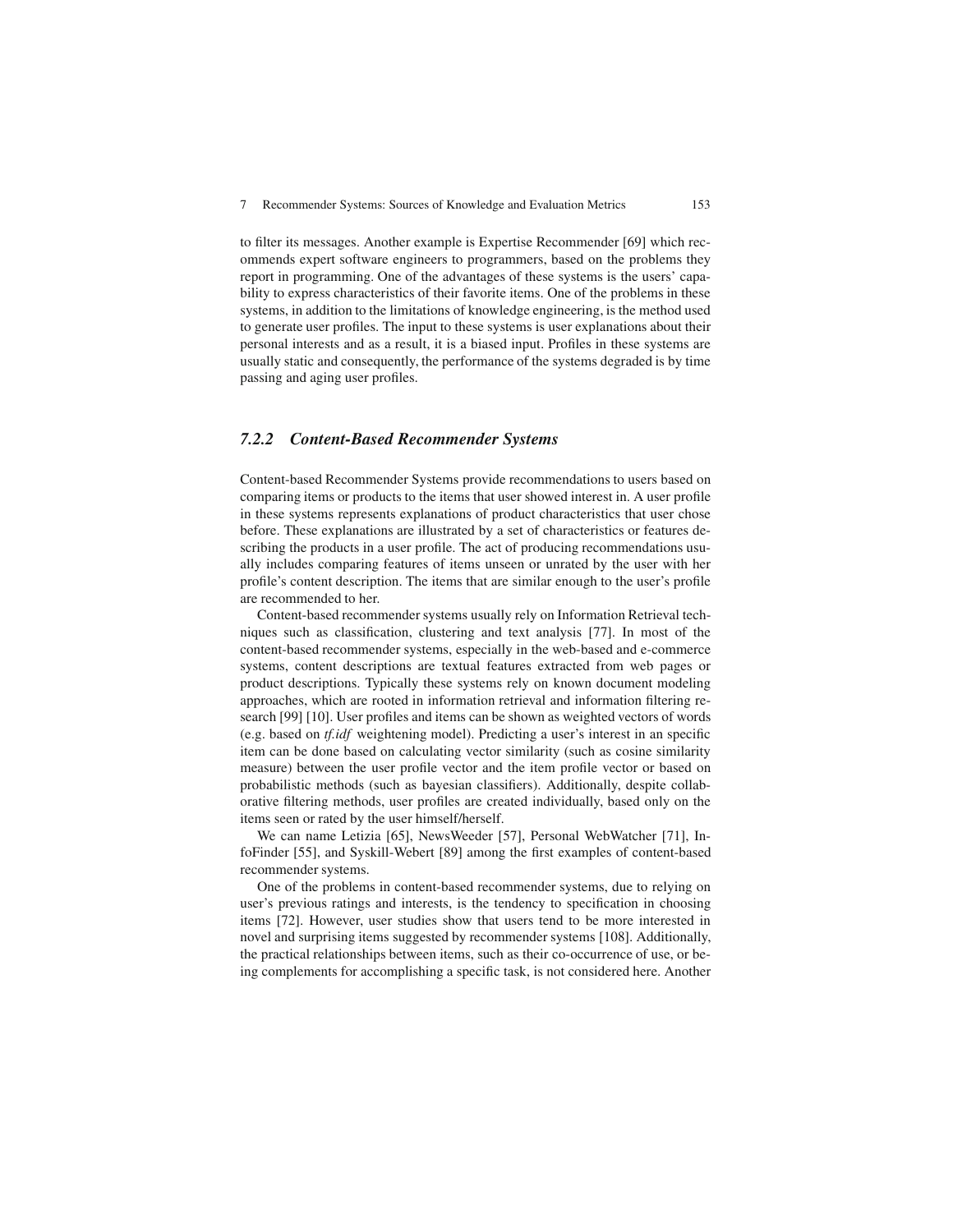problem is that some items based cannot be represented with specific features, such as textual, so they won't be available in these recommender systems.

#### *7.2.3 Collaborative Filtering Recommender Systems*

Collaborative filtering [41] aims to solve some of the problems in rule-based and content-based recommender systems. Collaborative filtering-based recommender systems have achieved an acceptable success in e-commerce sites [104]. These models usually include matching item ratings of the current user (like ratings on books, or movies) to similar users (close neighbors) to recommend items that are not yet seen/rated by this user. In the standard case, these systems are memory-based. Traditional collaborative filtering systems used a standard memory-based classification approach based on *k*-nearest neighbor ( *k*NN) method. In this algorithm, the target user profile is compared to other user profiles to identify the first *k* users who have similar interests to this user. In traditional collaborative filtering, the predicted rating of active user *a* on each item *j* is calculated as a weighted sum of similar users' rankings on the same item: Equation 7.1. Where *n* is the number of similar users we would like to take into account,  $\alpha$  is a normalizer,  $v_{i,j}$  is the vote of user *i* on item *j*,  $\bar{v}_i$  is the average rating of user *i* and  $w(a, i)$  is the weight of this *n* similar users.

$$
p_{a,j} = \bar{v}_a + \alpha \sum_{i=1}^{n} w(a,i)(v_{i,j} - \bar{v}_i)
$$
 (7.1)

The value of  $w(a, i)$  can be calculated in many ways. Common methods are Cosine similarity, Euclidean similarity, or Pearson Correlation on user profiles.

Although these systems aim to provide a solution to issues in previous models of recommender systems, they suffer from their own problems. The most important problem of traditional memory-based collaborative filtering systems is that they are not scalable. In the *k*NN algorithm, formation of neighbors should be done in an online method. In other words, contrary to the model-based methods in which the model learning phase is done offline on the training data, the modeling phase in these systems is performed as an online task. With increase in users and items, this method can be unacceptably slow to produce dynamic recommendations during the interaction with users.

Another problem is due to the sparse nature of most of the datasets. More items in the dataset result in a decreased density of the user profile. As a consequence, the probability of similarity of seen items among users decreases, which results in less confidence in correlation calculations. Besides, collaborative filtering models perform at their best when there are explicit non-binary ratings for items while it is not the case for many websites. In some websites collecting user information for personalization is easier to be done using visited pages or products or asking for a product's information or changes in the shopping cart. These sources of information are considered as implicit feedback, which is discussed in section 7.3.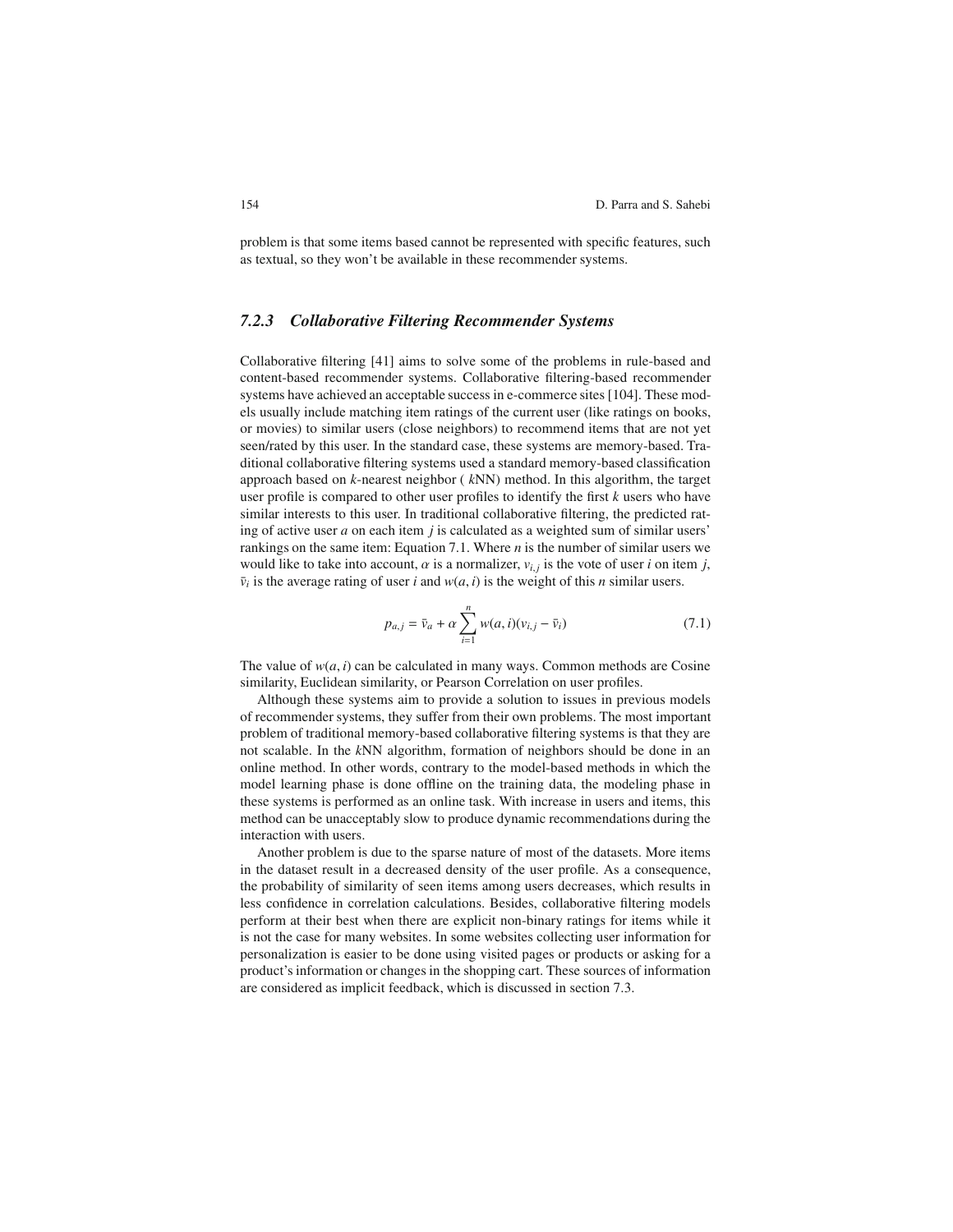#### Recommender Systems: Sources of Knowledge and Evaluation Metrics 155

This method also suffers from the "new item" problem. When a new item or product is added to the item-set, it has never been seen or rated by any users. As a result, it does not exist in any user profile and the recommender system cannot recommend it to any user. The lack of ability to explain recommendations to users is another problem of these systems. Since collaborative filtering recommender systems do not use other information resources, like the content or semantic data, they cannot explain the reason for recommending a specific item to user.

To solve the sparsity and scalability problems, some use optimization techniques [5] [103] [123]. These methods include dimensionality reduction techniques, similarity indexing, and offline clustering of user profile in the past to search in the matched cluster while generating recommendations.

Another method which is based on collaborative filtering is item-based collaborative filtering [102]. In this method, a similarity matrix of items is produced based on rating data of user profiles in an offline way. This matrix is used to generate recommendations in the online phase. In other words, instead of relying the similarity between items in their content descriptions, it is calculated based on user ratings of them. Each item is shown as a vector and the similarities are calculated based on measures such as cosine similarity or based on correlation-based similarities such as Pearson or Spearman correlation. The process of generating recommendations predicts the rating of the target user to an unseen target item, by a weighted sum of given ratings to similar items to the target item. The same can be done on the item profiles. Evaluation of this method shows that it can produce recommendations with similar qualities to the model-based collaborative filtering recommendations [19].

Most of the personalization data mining methods are an extension of collaborative filtering. In these methods a pattern recognition algorithm takes prior user profiles or ratings as its input and generates an aggregated model of users. These models can be used with the current user profile to generate recommendations or predict user behavior in the future.

# *7.2.4 Hybrid Recommender Systems*

As mentioned in the past sections, both content-based and collaborative filtering recommender systems have their own problems. Content-based recommenders cannot capture and utilize various types of similarities such as co-occurrence among items. Collaborative filtering methods have the "new item" problem. Hybrid recommender systems aim to solve the problems of content-based and collaborative filtering recommenders by use of various sources of information and combining both methods [63] [20] [21] [76]. They use both usage data of users and content data of items. Consequently, in addition to capturing the content similarities between items, these systems are able to reveal other relationships, such as associations and cooccurrences, between them. Another new direction in hybrid recommender systems is in using semantic web mining to extract semantic relationships between users and items [14] [9] [126]. Since using only keywords in finding similarities between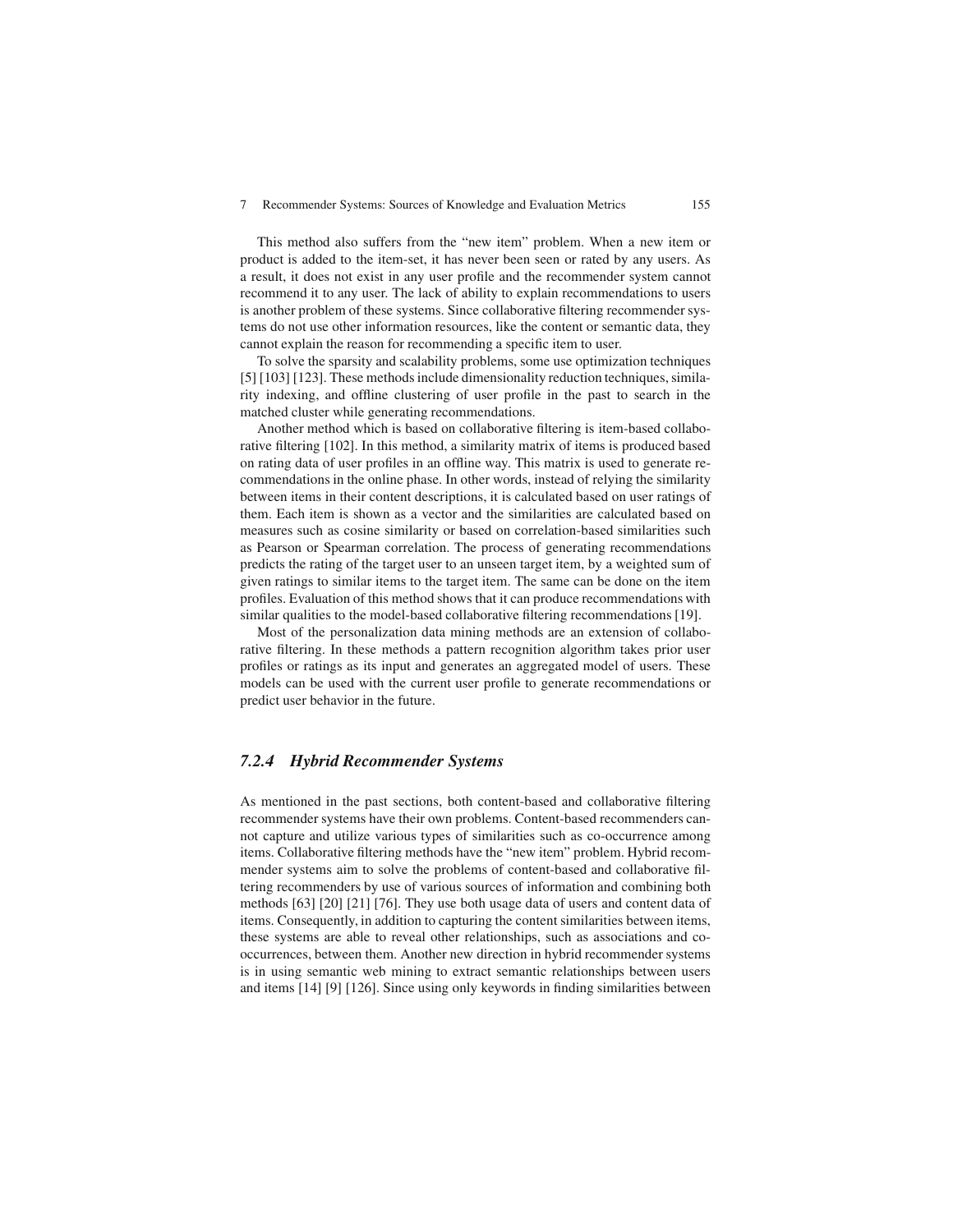objects has problems such as polysemy and synonymy, these models use the domain knowledge in form of a dictionary, ontology, or concept hierarchy to solve them. Some of these systems have used other sources of information such as the hierarchical link structure of a website as an additional domain knowledge [82] [98]. In general, these systems showed better results in predicting user interests.

# **7.3 Sources of Knowledge for Recommender Systems**

#### *7.3.1 Ratings*

Ratings have been the most popular source of knowledge for *RS* to represent users's preferences from the early 1990s [96], [107], [101], to more recent years [61], [2], [51], [54]. The foundational *RS* algorithm collaborative filtering, presented in section 7.2.3, tries to find like-minded users by correlating the ratings that users have provided in a system. The goal of the algorithm is predicting users' ratings, under the assumption that this is a good way to estimate the interest that a user will show for a previously unseen item. This *rating prediction* task was the main objective of the Netflix Prize, and new algorithms were created that significantly improved the performance of the *Cinematch* algorithm. However, it has recently been shown that relying on additional information about the user or her context improves the performance of RS [4], [28]. Furthermore, in numerous occasions there are no ratings available and methods based on implicit feedback must be used [44]. The following sections describe these additional or alternative sources of knowledge.

## *7.3.2 Implicit Feedback*

This source of knowledge refers to actions that the user performs over items, but that cannot be directly interpreted as explicit interest, i. e., the user explicitly stating her preference or the relevance of an item. This characteristic may seem as too noisy to consider using it in recommendations, however, mapping implicit and explicit feedback has been studied for several years, showing a strong correlation between both that makes implicit feedback a suitable source of knowledge to represent users' interests. Already in 1994, Morita and Shinoda [78] proved that there was a correlation between reading time on online news and self-reported preference. Konstan et al. [49] did a similar experiment with the larger user base of the Grouplens project and again found this to be true. Oard and Kim [83] performed experiments using not only reading time, but also other actions like printing an article, to find a positive correlation between implicit feedback and ratings.

Lee et al. [60] implement a recommender system based on implicit feedback by constructing "pseudo-ratings" using temporal information. In this work, the authors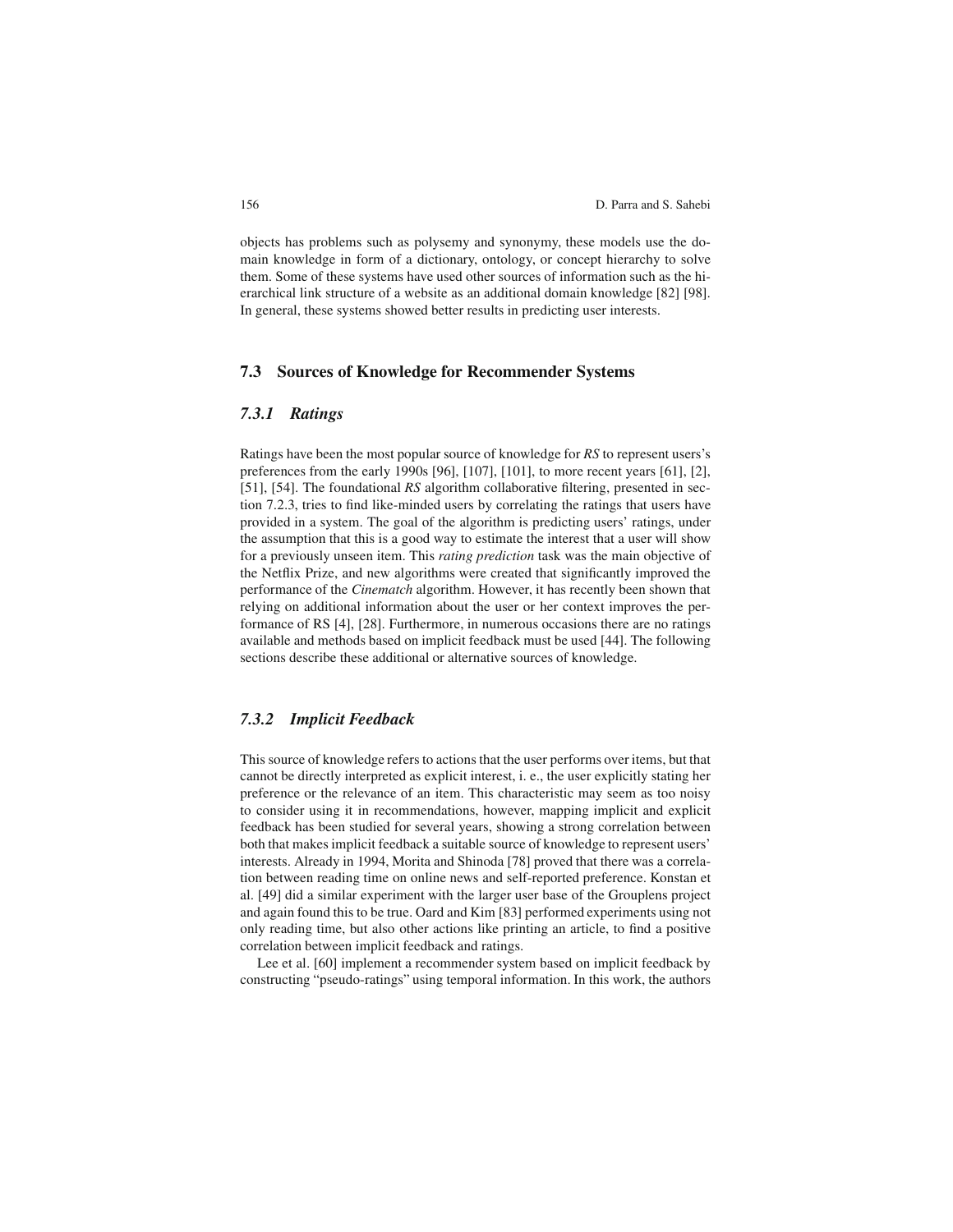introduce the idea that recent implicit feedback should contribute more positively towards inferring the rating. The authors also use the idea of distinguishing three temporal bins: old, middle, and recent. Two recent works approach the issue of implicit feedback in the music domain. Jawaheer et. al analyze the characteristics of user implicit and explicit feedback in the context of last.fm music service [47]. However, their results are not conclusive due to limitations in the dataset since they only used explicit feedback available in the last.fm profiles, which is limited to the love/ban binary categories. This data is very sparse and, as the authors report, almost non-existent for some users or artists. On the other hand, Kordumova et. al use a Bayesian approach to learn a classifier on multiple implicit feedback variables [50]. Using these features, the authors are able to classify liked and disliked items with an accuracy of 0.75, uncovering the potential of mapping implicit feedback directly to preferences. In the music domain, Parra et al. [85] [87] mapped implicit feedback to explicit preference on the consumption of music albums. They found a significant effect of the number of times people listened to music and how recently the did it on the users' explicit preference (users' ratings). In a different domain, Fang and Si [23] propose a matrix co-factorization method that integrates user profile information and implicit feedback to provide recommendations of articles in the scientific portal nanohub.org.

# *7.3.3 Social Tags*

Social Tagging systems (STS) allow users to attach free keywords, also known as tags, to items that users share or items that are already available in the system. Common examples of these systems are CiteULike<sup>3</sup>, Bibsonomy<sup>4</sup>, or Mendeley<sup>5</sup> (mainly for academic resources), Delicious<sup>6</sup> (URLs), Flickr<sup>7</sup> (photographs), and last.fm (music). In these systems, the primary user action is the "social annotation" or "instance of tagging", corresponding to a tuple  $(u, i, t)$  where  $u \in \text{Users}$ , *i* ∈ Items, and *t* ∈ Tags. These systems have been studied in IR (Information Retrieval) to assess their potential to improve web search. Although there are some limitations especially in terms of coverage, as social bookmarking systems capture a rather small portion of the World Wide Web, they have shown promising results [43] [120].

In these systems, the recommendation of tags and resources (urls, photographs, academic articles) has several years of research. In [46], Jschke et al. evaluate tag recommendations comparing simple heuristics methods with an adapted user-based CF method, and FolkRank, which became state-of-the-art algorithm for tag recommendations. Furthermore, Tso-Sutter et al. [112] go further by using the user

<sup>3</sup> www.citeulike.org

<sup>4</sup> www.bibsonomy.org

<sup>5</sup> www.mendeley.com

<sup>6</sup> www.delicious.com

<sup>7</sup> www.flickr.com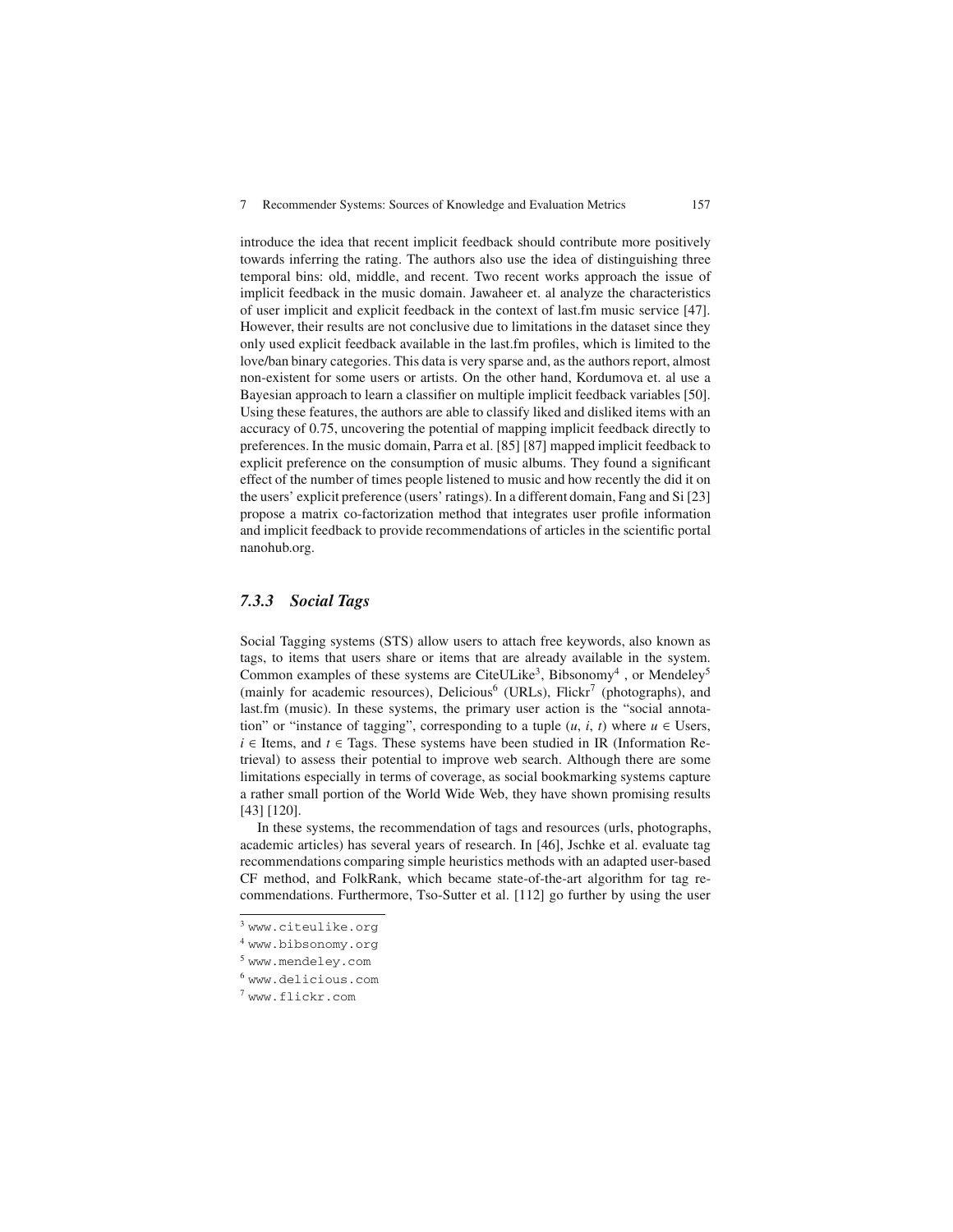annotations to recommend items (flickr photographs) instead of tags. They evaluate several methods using recall, and the best performing one is a method that "fuses" *user* x *item*, *item* x *tag*, and *user* x *tag* dimensions. Bogers [13] performs several evaluations combining and comparing content-based information with usage-based approaches. He uses MAP (Mean Average Precision) as fundamental evaluation metric, finding positive results for methods that fuse content and usage information, but he also warns about the spam and duplicates in the social bookmarking systems as a major threat to its more wide usage as source of user interest. Parra and Brusilovsky [86] also propose two variations of user-based collaborative filtering (CF) by leveraging the users' tags in citeulike to recommend scientific articles, showing that the proposed tag-based enhancements to CF result in better precision, rank and larger coverage than traditional rating-based approaches when used on these collections.

## *7.3.4 Online Social Networks*

Social Recommender Systems (SRSs) are recommender systems that target the social media domain [34]. The main goals for these systems are to improve recommendation quality and solve the social information overload problem. These recommender systems provide people, web pages, items, or groups as recommendations to users. They use familiarity [36] [38], as connections on social web, similarity of users who might not be familiar with each other [35] [62], and trust [59] [6] as useful features of the social web. Also, a combination of these different features can be used in a hybrid social recommender system [37].

Social recommender systems can be categorized by three groups: social recommenders for recommending items, social recommenders for recommending people, and group recommender systems. In the first category, social relationships help collaborative filtering approaches to find more accurate recommendations [31] [33]. These recommendations can come from people the user knows and thus can judge them easily. They are based on both familiarity and similarity factors and as a result they are more effective for new users. In [38], Guy et. al. showed that familiarity results in more accurate recommendations while similarity results in more diverse items.

Group Recommender Systems (GRSs) provide recommendations to a group of people. Polylens was an early group recommendation system evaluated on a large scale, built to recommend movies to groups of people [84]. In the study, O'Connor et al. showed that users value the system, and are even willing to yield some privacy to get the benefits of group recommendation. In [105] , Senot et al. evaluate different group profiling strategies on a large-scale dataset of TV viewings, showing that the utilitarian strategy was the best but acknowledging that further study was needed to generalize the results to other domains. Another study by Baltrunas et al. show that when individual recommendations are not effective, group recommendation can result in better suggestions [7].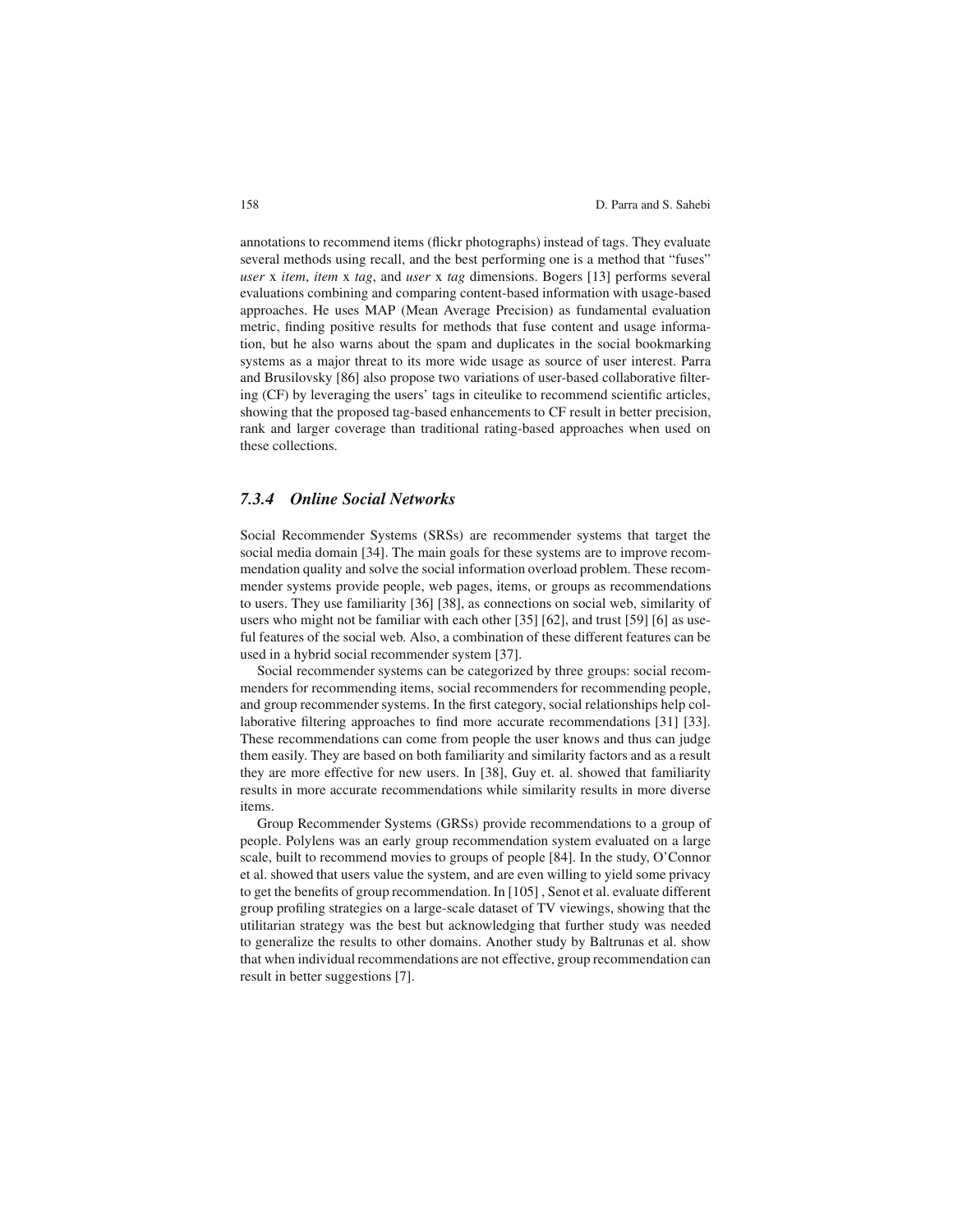*Trust.* An important line of research in *RS* has been the influence of trust in the decisions the user makes to choose recommended items. Goldbeck adopts Sztompka's definition of trust in a research where she performs several experiments relating trust, similarity and derivations of trust from either one: "Trust is a bet about the future contingent actions of others" [30]. The influence of trust and its relationship with similarity have been already shown by Sinha and Swearingen, where people tended to prefer recommendations from friends than from systems, suggesting that it is because people have more trust for friends. This connection was most strongly clarified by Ziegler and Goldbeck, showing that the more similar two people were, the greater the trust between them [127]. Similarity is one of the core components of Collaborative Filtering, but Goldbeck's results show that trust captures more nuanced facets of correlation between users in a system than only similarity [30]. Other important works in this area include Massa and Avesani's research showing how some weaknesses of *RS* can be effectively alleviated by incorporating trust [68], and also Walter et al. who investigates a model of trust-based *RS* with agents that use their social network to reach information and their trust relationships to filter it [118].

One of the main drawbacks of this technique, as pointed out by Victor et al. in [117], is the lack of publicly available datasets (other than Epinions.com, the most used on this area) that allow to test trust-based approaches.

## *7.3.5 Context*

#### **7.3.5.1 Location**

Unlike years ago, location information about the users is now widespread with the proliferation of mobile devices that incorporate GPS technology. This has allowed the field of *RS* to incorporate this information in the recommendation process, either as the single input information or as a complementary source of knowledge. One of the earliest systems to consider location to provide recommendation in a mobiledevice was CityVoyager [110] which recommended places to shop in Tokyo. The design of the system was innovative, but the user study was too small to generalize results. They asked 11 users to freely shop and evaluate their shopping experience –the shopping stores–, and with the data gathered they tuned a recommendation model and evaluated the recommendation with just two users.

Another location-aware shopping system was developed and evaluated by Yang et al. [121]. In this casev they proposed a system for recommending vendors' webpages –including offers and promotions– to interested customers. They compared four recommendation approaches (content-distance-based, content-based, distancebased, and random) in a user study with 136 undergraduate and graduate students that used the system for a period of a year and a half (January 2004 to August 2005). The evaluation measured satisfaction of the recommendations, and the contentdistance-based approach had the best results overall. A more recent work by Quercia et al. [94] studied the recommendation of social events in the Boston, MA area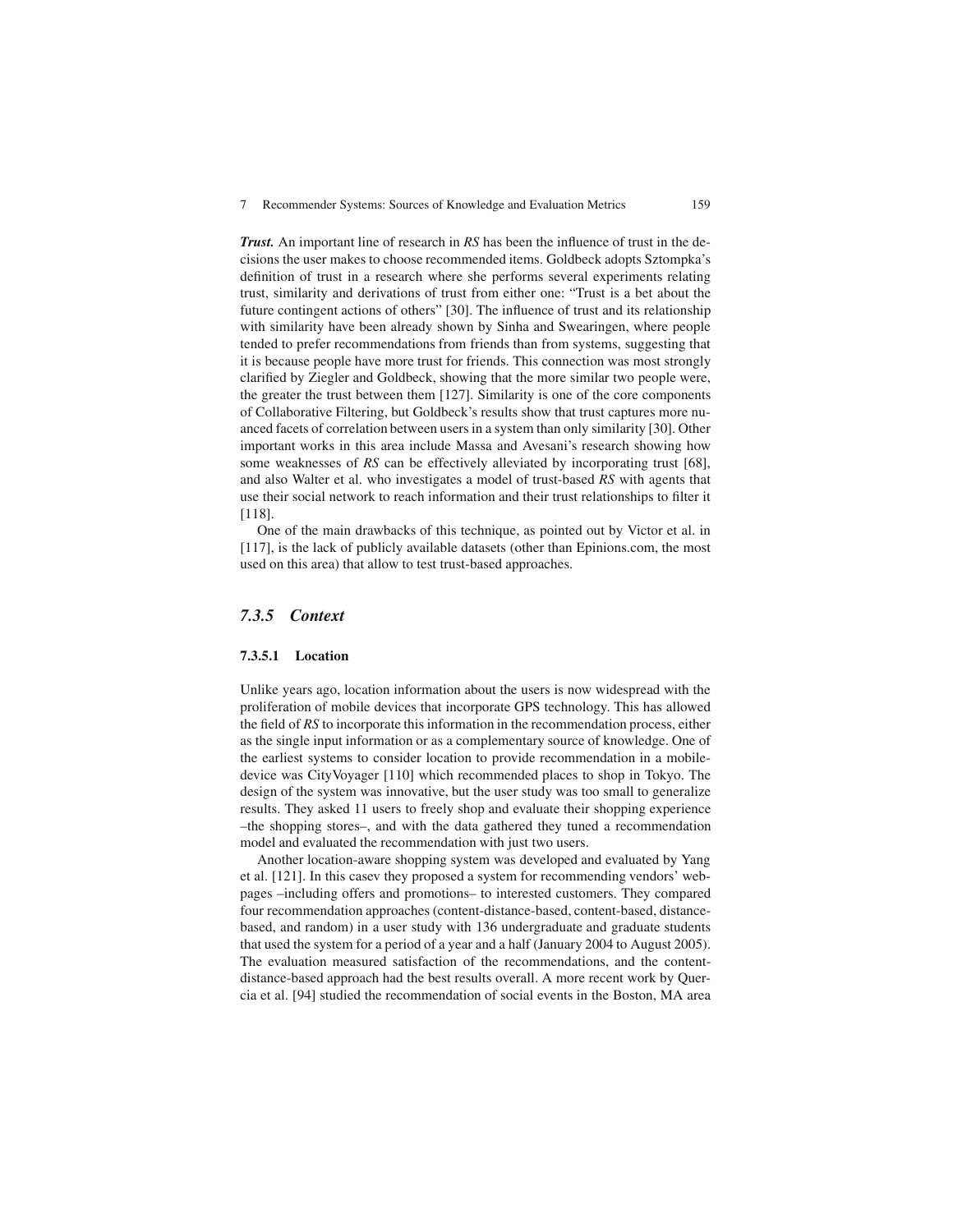using a mobile location-aware recommendation system. They sampled the location estimation of one million mobile users, and then combined the sample with social events in the same area, in order to infer the social events attended by 2,519 residents. Upon this data, they tested a variety of algorithms for recommending social events and found that the most effective algorithm recommends events that were popular among residents of an area. The least effective, instead, recommends events that are geographically close to the area. They evaluated the quality of the recommendations through several variations of percentile-ranking, the same metric used by Hu et al. in [44] and Fang and Si in [23], but under a different name.

#### **7.3.5.2 Time**

Although time or temporal information cannot always be considered directly as a source of preference, several methods and systems make use of time in their recommendations, especially in combination with other sources of user interest. As already mentioned in the section 7.3.3 regarding implicit feedback, Lee et al. [60] conflate implicit feedback and temporal information in a mobile e-commerce site, measuring its success by the increase in sales per recommendations provided. Another successful method incorporating time is TimeSVD++, introduced by Koren in [52], which accounts for temporal effects in the rating behavior of users and the rating pattern for items over the time. In a different approach, Lathia et al. [58] present a study of temporal effects in user preference. They study the effect on recommendations given that users continue to rate items over time, and they also investigate "the extent that the same items are being recommended over and over again". In the article, they also introduce two metrics to measure diversity and novelty, which are described in the section 7.4.

## *7.3.6 Heterogeneous Sources of Knowledge*

Combining different sources of information has proven to be beneficial in some research cases. Fernandez-Tobias et al. present a cross-domain approach based on information obtained from the Linked Data project [25]. Using semantic representations, the authors recommend music artists based on places of interest: music venues. Another interesting case of heterogeneous data usage is the one presented by Fazel-Zarandi et al., which provides personalized expert recommendation based on semantic-data, a theoretical framework of social drivers, and social network analysis which shows promising results [24].

#### **7.4 Evaluation Metrics for Recommender Systems**

Although accuracy metrics have been frequently used to evaluate *RS* [15, 96, 107, 40], there are more dimensions that need to be assessed to capture their performance.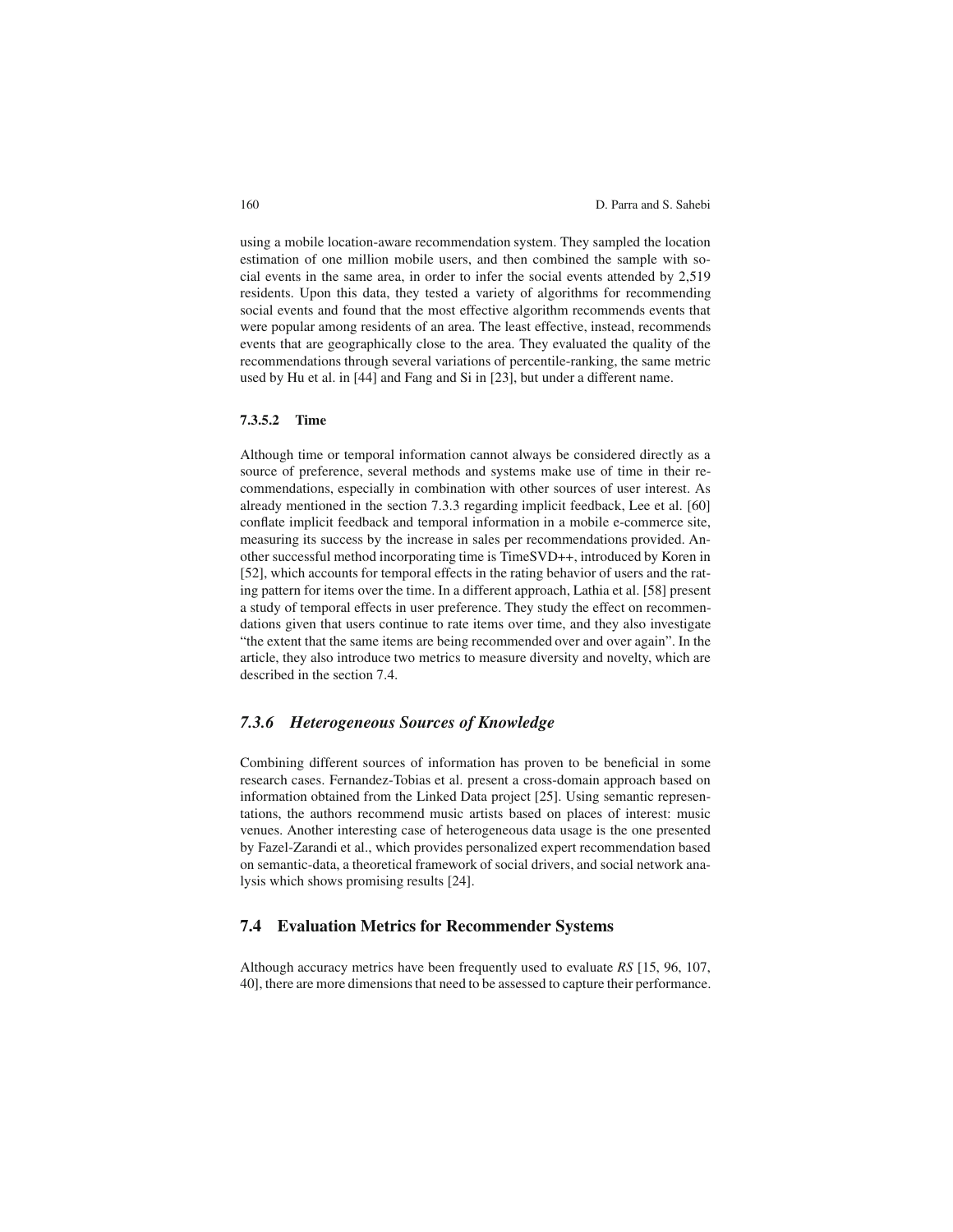In a broad sense, the paper written by Herlocker et al. in 2004 [42] is a cornerstone for the evaluation of *RS*, as it describes several recommendation tasks that go beyond providing a plain list of recommended items, and many more evaluation metrics than accuracy. From this paper and further research stem the idea that the quality of a *RS* as perceived by a user is related to additional characteristics such as diversity of the recommended items [128], or how much user information and feedback needs the *RS* to perform well [111]. In the upcoming subsections, we describe several measures that have been used to evaluate these dimensions. Moreover, we include in the Section 7.4.5 the description of two frameworks recently introduced that fill the gap in the evaluation of the user experience of *RS*.

## *7.4.1 Prediction-Based Metrics*

Prediction metrics allow one to compare which *RS* algorithm makes fewer mistakes when inferring how a user will evaluate a proposed recommendation. Predicting the ratings that a user will give to an item is the main optimization performed in rating-based *CF* recommender systems. The first of these measures is the *Mean Absolute Error* (*MAE*), which measures the mean of the absolute deviance between the predicted and the actual rating given by the users in the system.

$$
MAE = \frac{\sum_{i=1}^{N} |p_i - r_i|}{N}
$$
\n(7.2)

In equation 7.2,  $p_i$  is the predicted rating,  $r_i$  is the actual rating and N is the total number of predictions. In order to give more importance to cases with larger deviances from the actual ratings, *Mean Squared Error* (*MSE*) is used instead of *MAE*.

$$
MSE = \frac{\sum_{i=1}^{N} (p_i - r_i)^2}{N}
$$
 (7.3)

A variant of *MSE* is the *Root Mean Squared Error* (*RMSE*), which was the error metric used in the Netflix Prize.

$$
RMSE = \sqrt{MSE} \tag{7.4}
$$

## *7.4.2 Information Retrieval Related Metrics*

In an scenario where a user is provided with a list of recommendations in which she can evaluate the items as relevant or not relevant, metrics used in information retrieval such as Precision, Recall, or DCG are useful to assess the quality of a recommendation method. For instance, tag-based recommendations rely heavily on these metrics since users do not usually state their preference by rating the items [13, 86].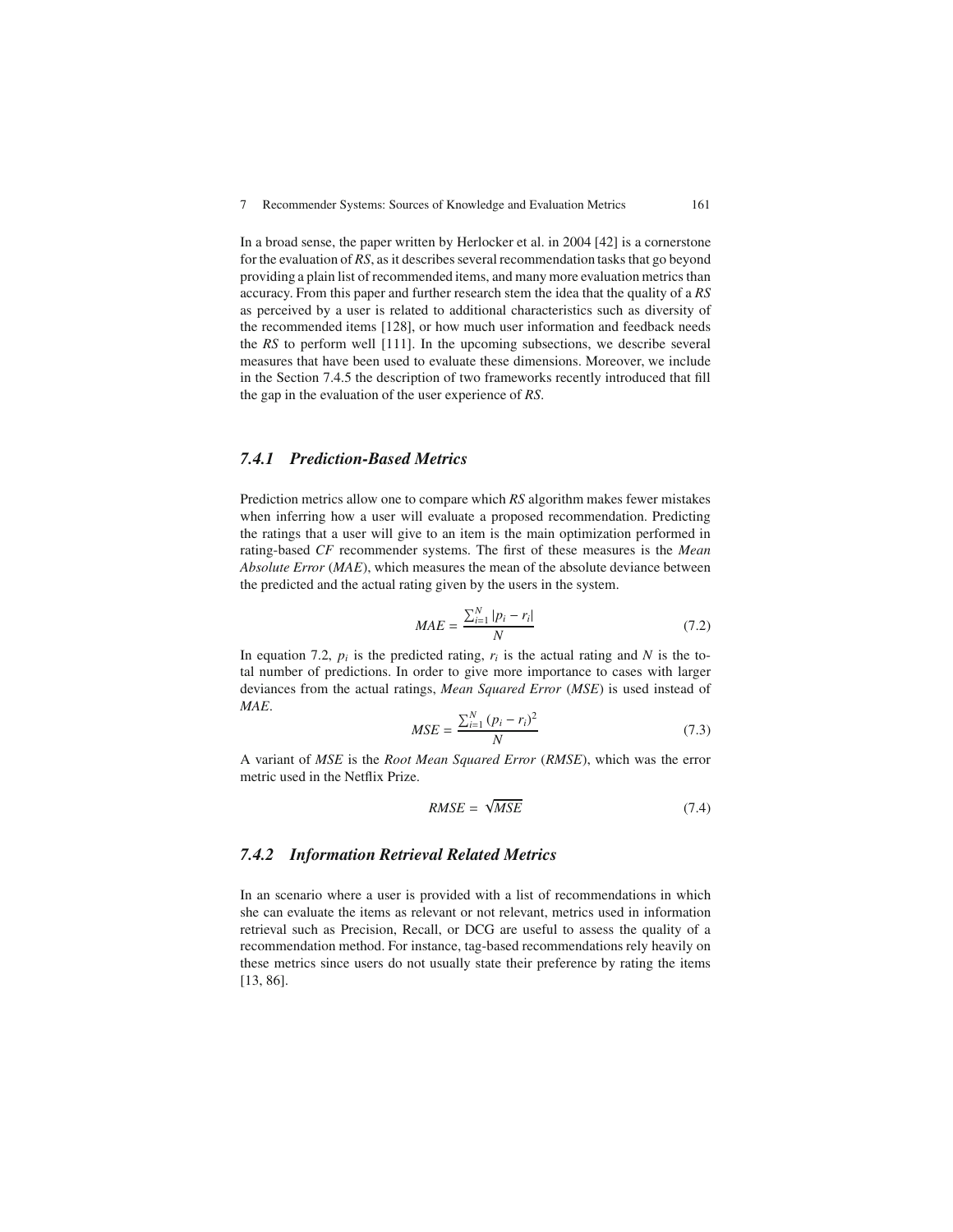*Precision* is the fraction of recommended items that are relevant [67]. It is defined

$$
Precision = \frac{|\text{relevant items recommended}|}{|\text{items in the list}|}
$$
(7.5)

The number of items recommended in a list can be very high depending on the recommendation method and the size of the dataset, and it is not feasible that a user will be able to check and evaluate all of them. For that reason, the evaluation metric will consider only the top items, which is called Top-N recommendation [19], and it is usually presented in articles as *Precision@n*. Precision or precision@n are used to evaluate the system in the context of a single user. In order to obtain a single metric that accounts for the precision of the recommendation method over the whole set of users, *Mean Average Precision* (*MAP*) is used. *MAP* is obtained by calculating the mean over the average precision of the list of recommendations from each user, as

$$
MAP = \sum_{n=1}^{N} \frac{AveP(n)}{N}
$$
 (7.6)

In the equation, *AveP*(*n*) is the average precision for user *n*, i.e., the average of the precision values obtained for the set of top-N recommendations after each relevant recommendation is retrieved [67].

*Recall* is another typical metric used in information retrieval. It is defined as the fraction of relevant recommendations that are presented to the user [67]

$$
Recall = \frac{|\text{relevant items recommended}|}{|\text{relevant items}|}
$$
 (7.7)

However, as described by Herlocker et al. [42], *recall* is useless in its pure sense for evaluating *RS*, since it requires knowing all the items that are relevant to a *center user*. The authors of the paper cite previous research by Sarwar et al. [100] that have approximated recall by considering those items held in the test dataset of a cross-validation evaluation as the set of relevant items. They express that this metric might be useful, but should be used carefully. Researchers must be aware of the bias underlying this metric since the items in the test dataset are just a sample of the the items that could be considered relevant. In addition, they point out that this approximated recall should be used in a comparative fashion on the same dataset and not as an absolute measure.

Usually the list of recommended items is ranked from most to less relevant. When that is the case, a useful metric is the Discounted Cumulative Gain [45], which measures how effective the recommendation method is at locating the most relevant items at the top and the less relevant items at the bottom of the recommended list. Discounted Cumulative Gain is defined as

$$
DCG = \sum_{i}^{p} \frac{2^{rel_i - 1}}{\log_2(1 + i)}
$$
(7.8)

as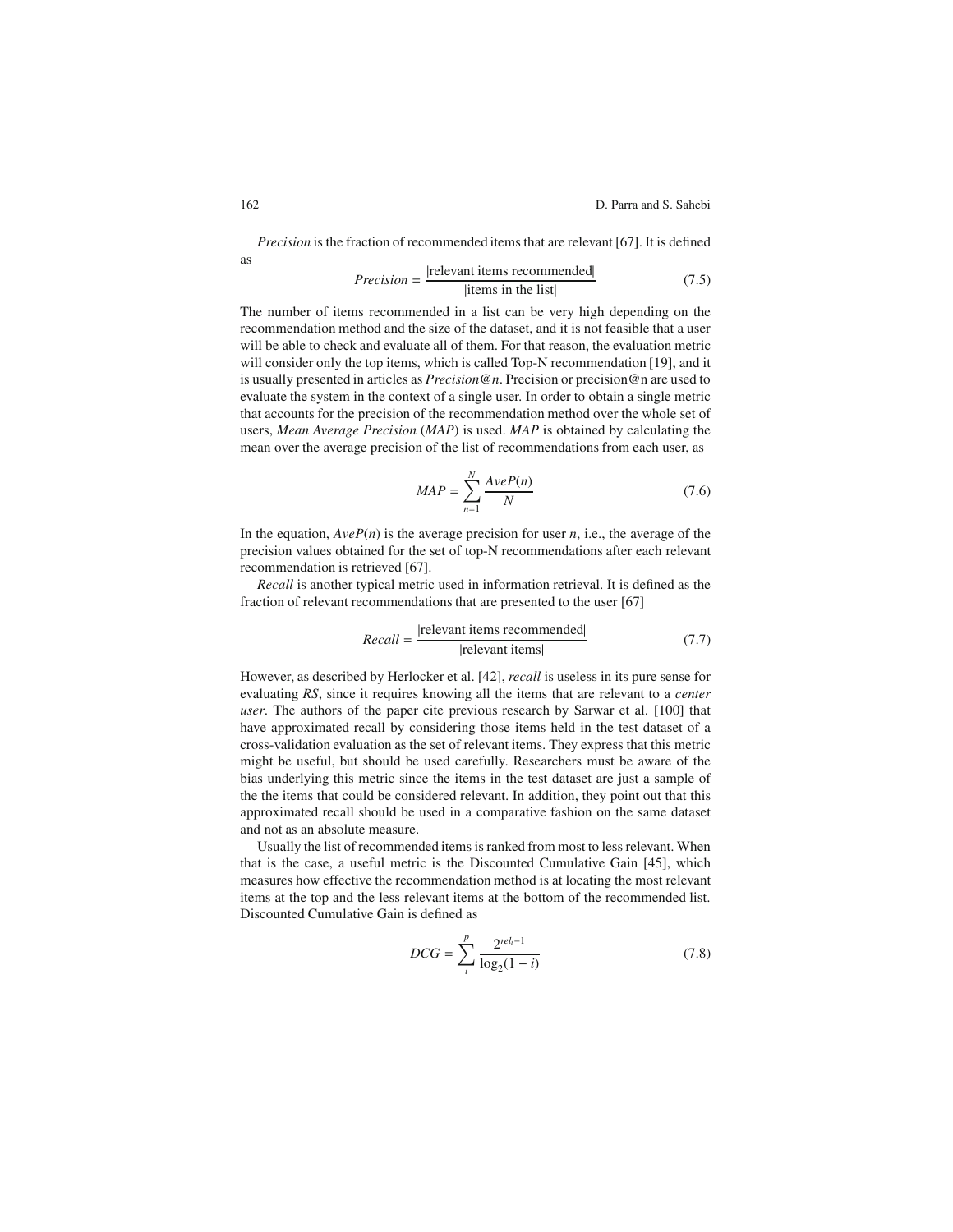#### 7 Recommender Systems: Sources of Knowledge and Evaluation Metrics 163

Usually *normalized DCG* (*nDCG*) [45] is used more frequently, since it allows one to compare the DCG of lists with different length. It is calculated by normalizing the discounted cumulative gain of an ordered list of recommended items by the ideal order of those items if they were ranked perfectly

$$
nDCG = \frac{DCG}{iDCG} \tag{7.9}
$$

# *7.4.3 Diversity, Novelty and Coverage*

Diversity has been shown to be an important factor in user satisfaction regarding system recommendations [128, 124]. Ziegler et al. study how diversity affects a user's opinion, and they derive the *Intra-list Similarity* metric

$$
ILS(P_{w_i}) = \frac{\sum_{b_k \in P_{w_i}} \sum_{b_k \in P_{w_i}, b_k \neq b_c} c_o(b_k, b_c)}{2}
$$
(7.10)

Higher scores of ILS denote lower diversity. Based on this metric, the authors propose a topic diversification algorithm. The results of offline and a large online user study show that "the user's overall liking of recommendation lists goes beyond accuracy and involves other factors, e.g., the users' perceived list diversity" [128].

On a different approach, Lathia et al. [58] introduced two metrics to measure diversity and novelty respectively. They use these measures to evaluate the *RS* performance when considering the drift in users' preferences over time. The metrics are diversity at depth N (7.11) and novelty (7.12)

$$
diversity(L1, L2, N) = \frac{|L2|}{N}
$$
\n(7.11)

The ratio *L*2/*L*1 corresponds to the fraction of elements in the list *L2* that are not in the list *L1*. The second metric is novelty, which compares the current list *L2* to the set of all items that have been recommended to date *At*

$$
novelty(L2, N) = \frac{|\frac{L2}{A_t}|}{N}
$$
\n(7.12)

Coverage usually refers to the proportion of items that a *RS* can recommend, a concept also called *catalog coverage*. There are also some alternatives to measure coverage during an off-line or on-line experiment, where it is desirable to weight the items by popularity or utility in order, as described in [106]. The same authors describe coverage from the users' point of view, user coverage, understood as the proportion of users for which the system can produce recommendations, as used by Parra and Brusilovsky in [88].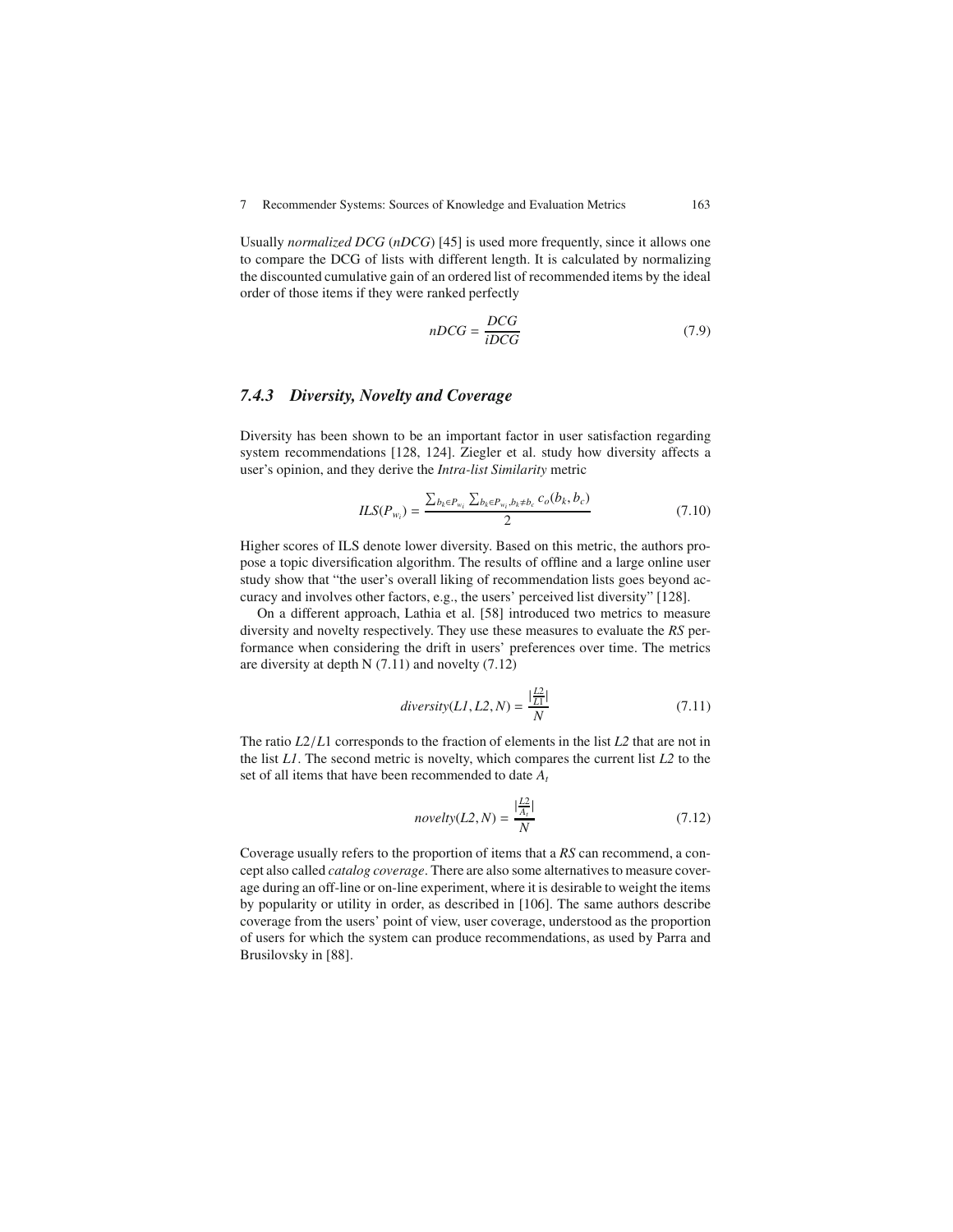# *7.4.4 Implicit Feedback and Partial Knowledge of User Preferences*

In recent years, the research on *RS* has expanded beyond rating-based systems to cope with systems that do not rely on ratings and, even more, that rely mainly on implicit feedback from the users. Under this scenario, several metrics have been introduced, the most important being the *Mean Percentage Ranking* (*MPR*), also known as *Percentile Ranking*. It is used when the knowledge source of user interest is implicit feedback. It is a recall-oriented metric, because the authors that have used it [23] [44] state that precision based metrics are not very appropriate as they require knowing which resources are undesirable to a user. Lower values of *MPR* are more desirable. The expected value of MPR for random predictions is 50%, and thus MPR  $\zeta$  50% indicates an algorithm no better than random.

$$
MPR = \frac{\sum_{ui} r_{ui}^t \cdot \overline{rank_{ui}}}{\sum_{ui} r_{ui}^t} \tag{7.13}
$$

Where  $r_{ui}$  indicates if the user *u* consumed the item *i* and  $\overline{rank_{ui}}$  denotes the percentile-ranking of *i* within an ordered list. In this way,  $\overline{rank_{ui}} = 0\%$  means that *i* is at the top of the list [44].

Another metric intended for implicit feedback datasets is *AP Correlation*. It was introduced by Yilmaz et al. [122] as a modification to Kendall's Tau in order to penalize mistakes made regarding highly relevant items more than for less relevant ones. AP correlation finds the precision between two orders at each index in the list and takes the average of these values

$$
\tau_{a\rho} = \frac{2}{N-1} \cdot \left[ \sum_{i \in I} \frac{C(i)}{index(i) - 1} \right] - 1 \tag{7.14}
$$

*N* is the number of ranked items in the list,  $C(i)$  is the number of items at an index less than *index*(*i*) that are correctly ranked according to the ground truth. *AP correlation* ranges from +1 to -1. One problem with this metric is that it assumes that the ground truth list and the evaluated list give a total order, so when just partial orders are available, it is unusable.

In order to deal with partial orders, the *Expected Discounted Rank Correlation* (*EDRC*) introduced by Ackerman and Chen [1], combines *AP correlation* with *nDCG* to measure the similarity between two sets of pairwise preferences. Similar to both of them, EDRC emphasizes preserving the order of the user's most preferred items and applying a penalty for less preferred items. This metric tries to solve an important evaluation issue, that has been well introduced but not yet tested.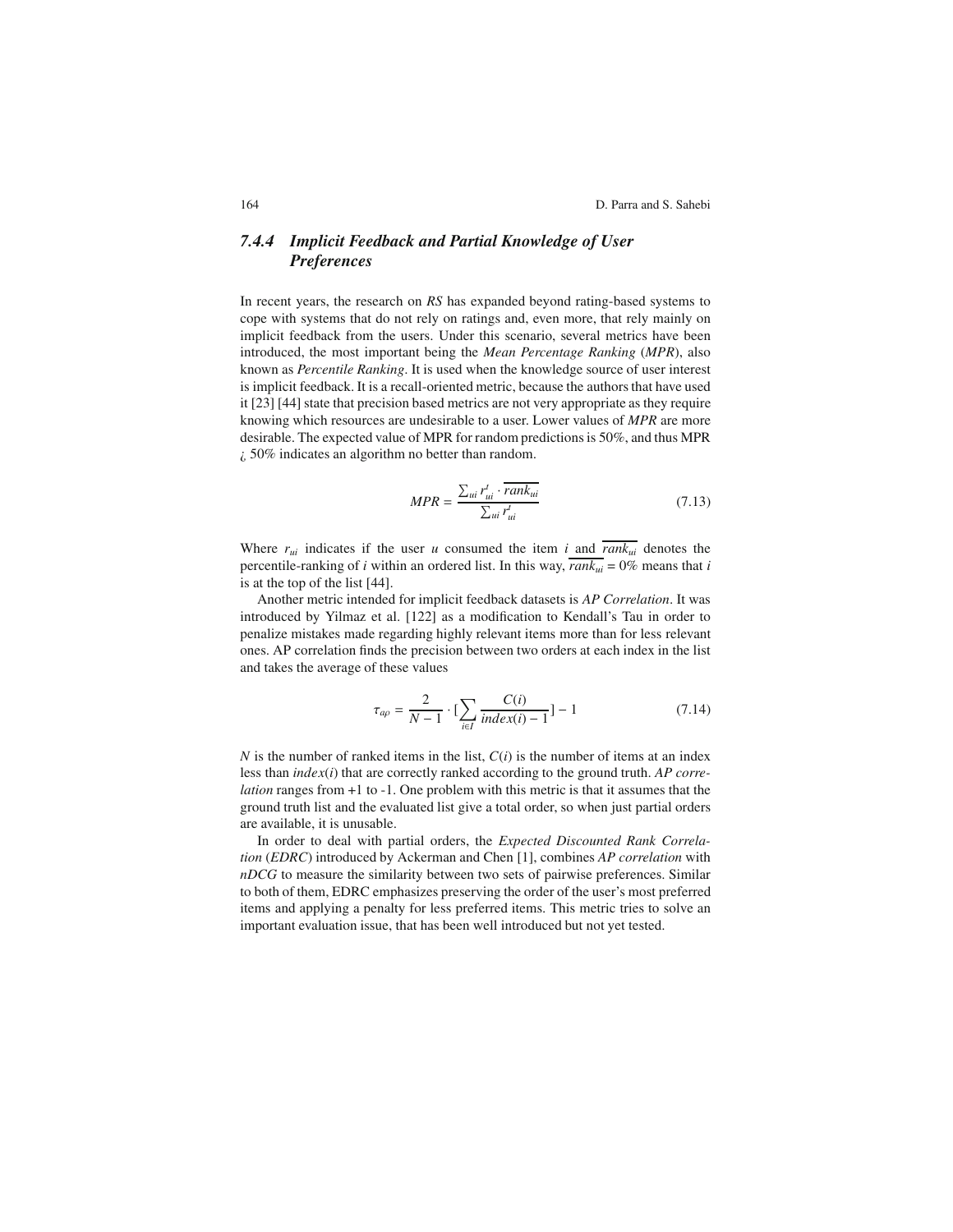## *7.4.5 Beyond Metrics: User Study Frameworks*

Evaluating the users' experience in *RS* has lagged compared to off-line evaluations, since it has not been standardized and it is usually time-consuming. Only recently, in the Recommender Systems Conference of 20118, two user evaluation frameworks were introduced, one by Knijnenburg et al. [48] and the other by Pu et al. [93].

The Knijnenburg et al. framework is characterized by subjective and objective evaluations of the *user experience* (*UX*). Figure 7.1 illustrates the framework. To start the evaluation, they consider *objective system aspects*(*OSA*): algorithms, visual and interaction design of the system, the way recommendations are presented and other traits such as social networking. The *subjective system aspects* (*SSA*) contain the users' perception of the *OSA* which are evaluated with questionnaires: their main objective is showing whether the objective aspects (personalization) are perceived at all.



**Fig. 7.1** Kijnenburg's et al. [48] UX evaluation framework

To distinguish between attitude and behavior, Knijnenburg et al. model considers the *experience* (*EXP*) and *interaction* (*INT*). The experience consists of the users' evaluation of the system, also evaluated by questionaries, as *SSA*, and is divided

<sup>8</sup> http://recsys.acm.org/2011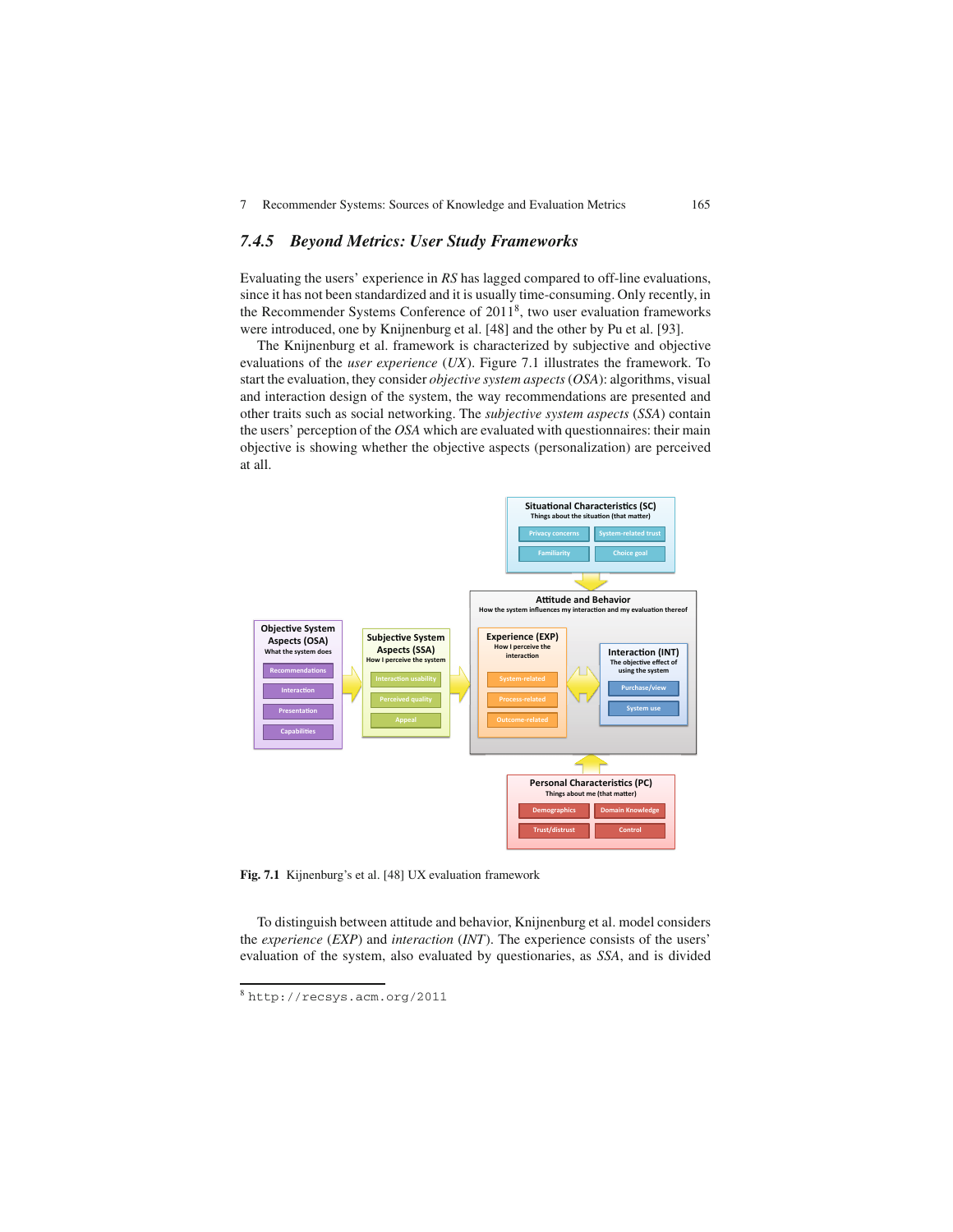into the evaluation of the system, the decision process, and the final decisions made. The interaction is, on the other side, the observable behavior of the user. Finally, the model also considers that experience and interaction are influenced by *personal* (*PC*) and *situational* (*SC*) characteristics. Personal characteristics include demographics, trust, domain knowledge and perceived control. The second set, situational characteristics, depend on the context of the interaction.

In [93], Pu et al. introduced a unifying evaluation framework called ResQue (Recommender systems' Quality of user experience). They built this framework upon well-known usability evaluation models such as TAM (Technology Acceptance Model) and SUMI (Software Usability Measurement Inventory), although Knijnenburg et al. also make use of the first one to develop his framework. Pu et al. cite Kninenburg's framework in their related work but they argue that it fails to relate users perception to the likelihood of user adoption of the system. The main component of ResQue model are four dimensions: the perceived system qualities, users' beliefs, their subjective attitudes, and their behavioral intentions. The first, perceived system qualities, refers to user's perception of the objective characteristics of a recommender system (recommendations quality, interface adequacy, interaction adequacy, and information sufficiency and explicability). The second dimension, Beliefs, refers to a higher level of user perception of the system, influenced by perceived qualities (perceived usefulness, ease of use, and control and transparency). The third dimension, attitudes, refers to the user's overall feeling toward a recommender, likely to be derived from experience (overall satisfaction, confidence inspiring, and trust). Finally, the fourth dimension is about behavioral intentions towards a system that can influence a user's decision to use the system or consume some of the recommended resuts.

# **7.5 Web Recommendations**

Although one of the main motivations for developing *RS* is, as described in the abstract of this book chapter, the amount of information available on the Web, Web *RS* are more closely referred to as part of Web Usage Mining in literature than to the approaches explained in Section 7.2. In this section, we aim to provide a bridge between Web Usage Mining and the techniques for building *RS*, i.e., for adaptive web personalization.

# *7.5.1 Sources of Knowledge for Web Recommendation*

Facca et al. [22] identify three main sources of data for web usage mining: server side, proxy side and client side. At the server level, web server logs are typically found in three ways: Common Log Format, Extended Log Format, or LogML. Other sources from the server side are cookies and TCP/IP packet sniffers. The second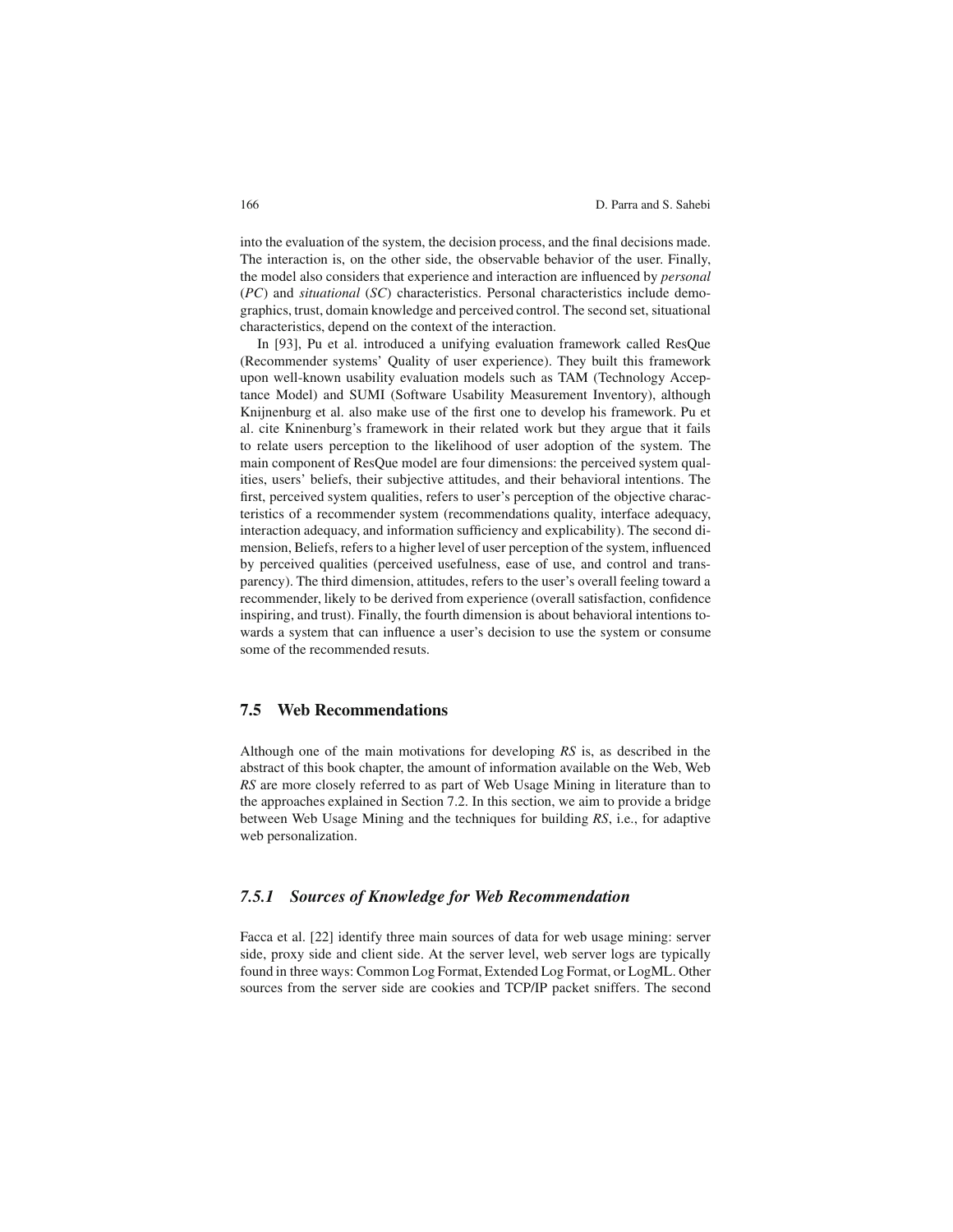main source of data, the proxy side, is similar to the data that can be captured from the server side, but it collects data of groups of users by accessing a large group of serves. Finally, on the client side, Javascript, Java Applets or modified browsers allows us to capture usage data. Some researchers have explored combining other sources of data for web site recommendation, such as Li et al. [63] who combine usage data with content and structure for web site recommendation. More recent research has also shown the use of additional features such as gender, age, and geographical information and they have proved to be beneficial for recommendation, such as Li et al. work on recommending personalized news in the Yahoo! portal [64].

#### *7.5.2 Methods for Web Recommendation*

In [74], Mobasher identifies the primary methods used in Web *RS* for off-line model building –preferred over memory-based models due to performance and scalability issues–, which are Clustering, Association Rule Discovery, Sequential Pattern Discovery, Markov Models, and Latent Models. Baraglia et al. introduce the *SUGGEST 3.0* system that uses clustering in the first of two steps of their method to produce recommendations [8]. Velasquez et al. also show the effectiveness of clustering for online navigation recommendations [114]. Association rules is a frequently used method in web usage mining and for web recommendations. Mobasher et al. use association rules in conjunction with clustering in [75] to recommend URLs using as dataset the Web site of the Association for Consumer Research logs. Lin et al. make use of association rules with an underlying collaborative approach [66] to produce recommendations. In Markov models, one distinguishing example of *Markov Decision Process* (*MDP*) is the *RS* implemented by Shani et al. in 2005. The authors change the usual approach of seeing the recommendations as a rating prediction problem, and they turn it into a sequential optimization process, implementing it in a commercial system. Regarding latent models, a tensor factorization method for personalized web search recommendation called CubeSVD is introduced by Sun et al. in [109]. An alternative approach is taken by Xu et al., who make use of *Latent Dirichlet Allocation* (*LDA*) in a collaborative Web Recommendation framework to model the latent topic space and discover associations between user sessions via probability inference [119].

#### *7.5.3 Evaluation Metrics for Web Recommendation*

Evaluation metrics used on Web recommendation do not differ too much from those presented in section 7.4. However, in e-commerce the success of a recommendation method is usually measured by the increase in sales or some signal of user engagement. Mobasher et. al use in [75] precision, coverage, F1 (the harmonic mean between precision and coverage) and weighted average visit percentage (WAVP) to evaluate individual profile effectiveness. This last measure, is defined as: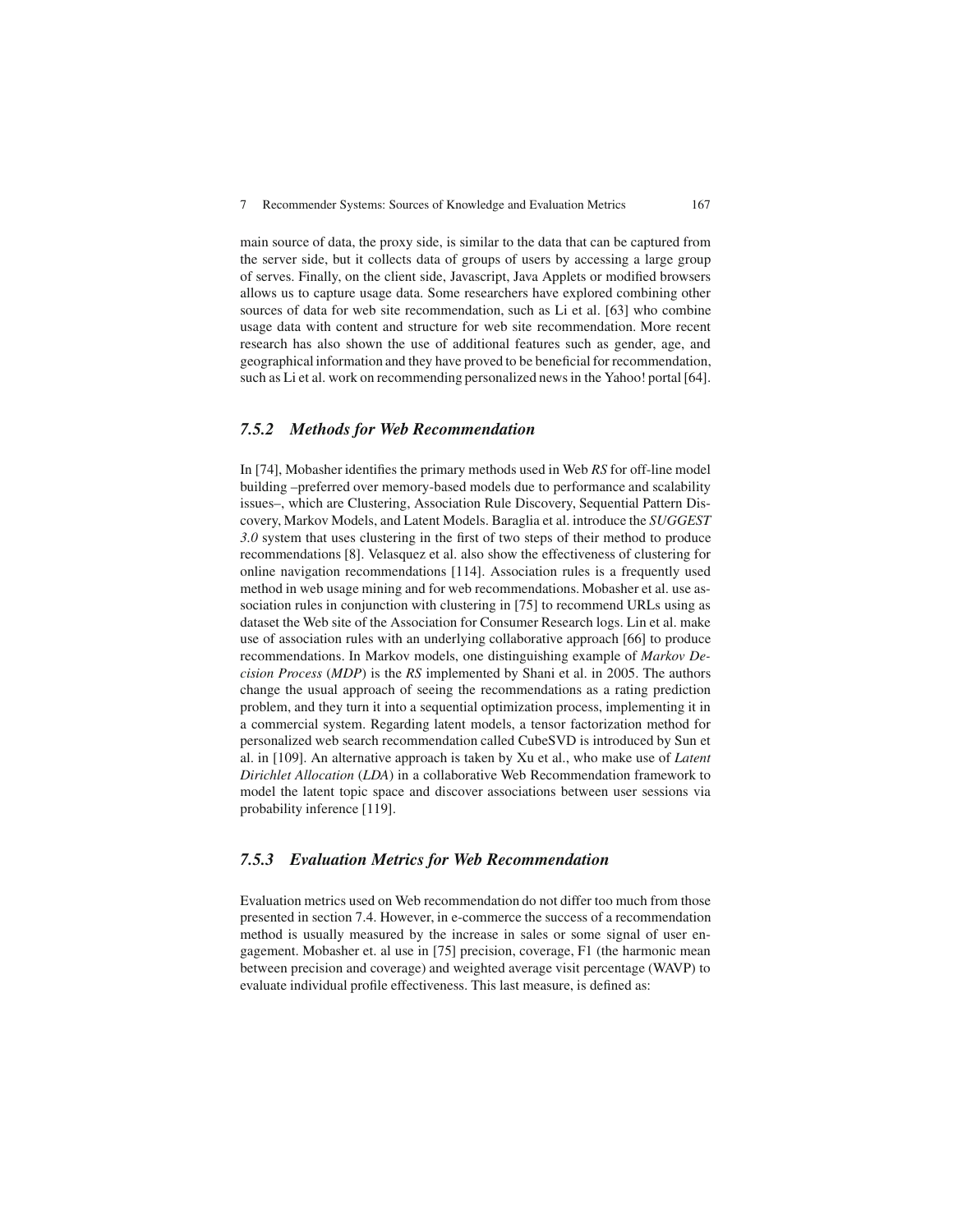$$
WAVP = \left(\sum_{t \in T_{pr}} \frac{\mathbf{t} \cdot \mathbf{pr}}{|\mathbf{t}|} \right) \left(\sum_{p \in pr} weight(p, pr)\right) \tag{7.15}
$$

where *t* is a specific transaction,  $T_{pr}$  the subset of transactions whose elements contain at least one page from *pr*.

## **7.6 Summary**

In this chapter, we have presented *RS* beginning with its historical evolution from the early nineties to present day. In order to give users new to this area an introduction to the most common methods, we provided a classification of the main *RS* approaches. Then, we focused on the sources of knowledge and evaluation measures used to assess *RS* performance and quality. In the last section, we tried to bridge the trends seen in *RS* research with web recommendations, which is the main focus of this book. In the coming years, we expect to see an increasing amount of commercially-available recommender systems, since they are mature in several domains as a technology to engage users and alleviate information overload. New challenges are presented by the growing amount of devices and heterogeneous sources of knowledge available, at different levels of analysis, to provide recommendations. Some of these challenges go beyond the current trends of scalability and big data: data sparsity; how to deal with the new user and new item problems; how to automatically select a recommendation method given an special context; add transparency, diversity and serendipity to *RS*; how to leverage social networks; how to use implicit feedback; how to assure that off-line evaluation results correlates with on-line user satisfaction; among others. All of these issues remain at least partially unsolved and we expect to see a good deal of applications and research around these topics.

**Acknowledgements.** The first author, Denis Parra, has been partially supported by Conicyt (Comisin Nacional de Investigacin Cientfica y Tecnolgica, Gobierno de Chile.) to pursue his PhD program in Information Sciences at the University of Pittsburgh.

## **References**

- 1. Ackerman, B., Chen, Y.: Evaluating rank accuracy based on incomplete pairwise preferences. In: UCERSTI 2: Workshop on User-Centric Evaluation of Recommender Systems and Their Interfaces, vol. 2 (2011)
- 2. Adomavicius, G., Sankaranarayanan, R., Sen, S., Tuzhilin, A.: Incorporating contextual information in recommender systems using a multidimensional approach. ACM Trans. Inf. Syst. 23(1), 103–145 (2005)
- 3. Adomavicius, G., Tuzhilin, A.: Toward the next generation of recommender systems: A survey of the state-of-the-art and possible extensions. IEEE Trans. on Knowl. and Data Eng. 17, 734–749 (2005)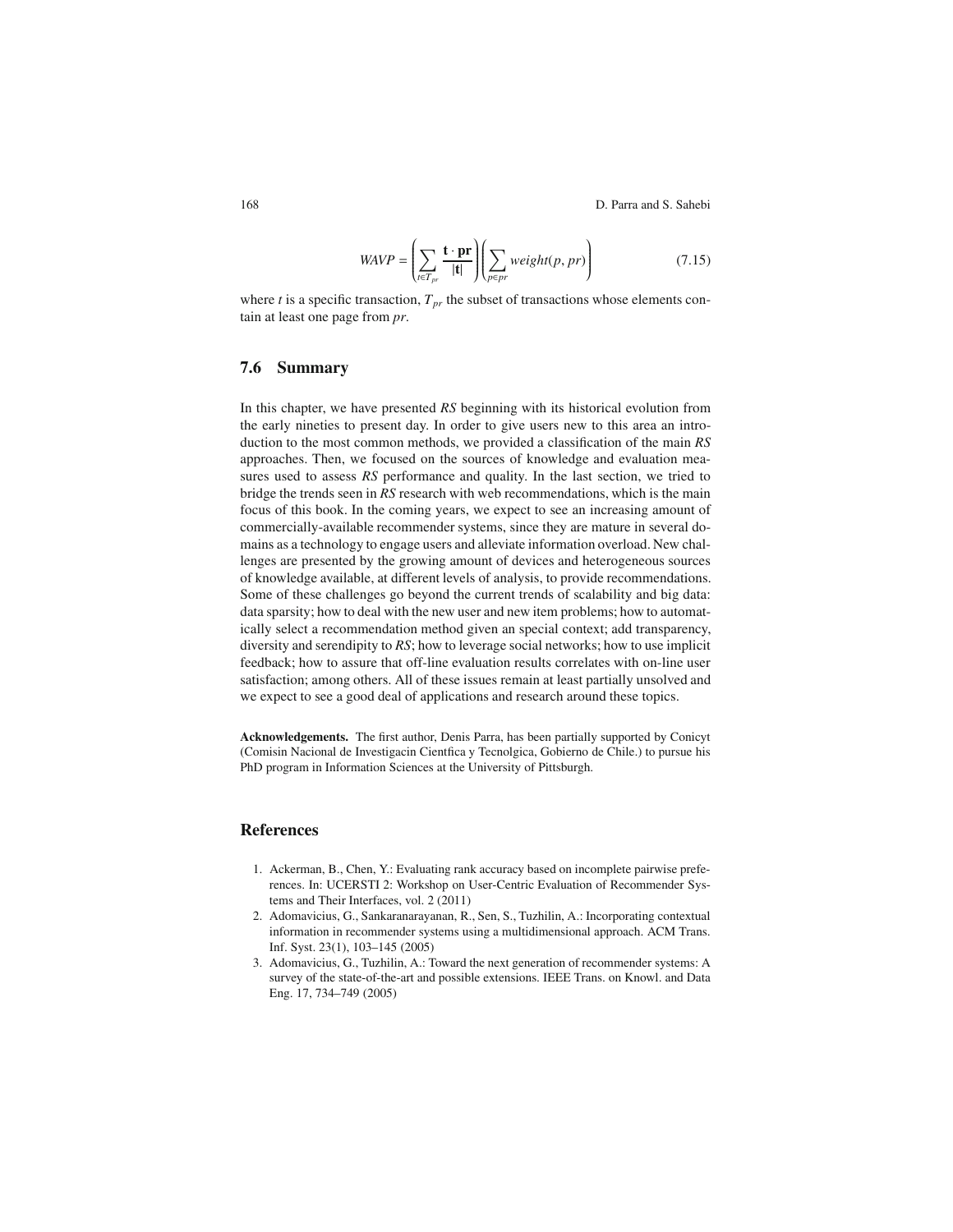- Recommender Systems: Sources of Knowledge and Evaluation Metrics 169
	- 4. Adomavicius, G., Tuzhilin, A.: Context-aware recommender systems. In: Ricci, F., Rokach, L., Shapira, B., Kantor, P.B. (eds.) Recommender Systems Handbook, pp. 217– 253. Springer US (2011), doi:10.1007/978-0-387-85820-3
	- 5. Aggarwal, C.C., Wolf, J.L., Yu, P.S.: A new method for similarity indexing of market basket data. In: Proceedings of the 1999 ACM SIGMOD International Conference on Management of Data, SIGMOD 1999, pp. 407–418. ACM, New York (1999)
	- 6. Avesani, P., Massa, P., Tiella, R.: A trust-enhanced recommender system application: Moleskiing. In: SAC 2005: Proceedings of the 2005 ACM Symposium on Applied Computing, pp. 1589–1593. ACM Press (2004)
	- 7. Baltrunas, L., Makcinskas, T., Ricci, F.: Group recommendations with rank aggregation and collaborative filtering. In: Proceedings of the Fourth ACM Conference on Recommender Systems, RecSys 2010, pp. 119–126. ACM, New York (2010)
	- 8. Baraglia, R., Silvestri, F.: An online recommender system for large web sites. In: Proceedings of the 2004 IEEE/WIC/ACM International Conference on Web Intelligence, WI 2004, pp. 199–205. IEEE Computer Society, Washington, DC (2004)
	- 9. Beemanapalli, K., Rangarajan, R., Srivastava, J.: Incorporating Usage Information into Average-Clicks Algorithm, pp. 21–35 (2007)
- 10. Belkin, N.J., Bruce Croft, W.: Information filtering and information retrieval: two sides of the same coin? Commun. ACM 35(12), 29–38 (1992)
- 11. Bennett, J., Lanning, S., Netflix, N.: The netflix prize. In: KDD Cup and Workshop in Conjunction with KDD (2007)
- 12. Berger, H., Denk, M., Dittenbach, M., Pesenhofer, A., Merkl, D.: Photo-Based User Profiling for Tourism Recommender Systems. In: Psaila, G., Wagner, R. (eds.) EC-Web 2007. LNCS, vol. 4655, pp. 46–55. Springer, Heidelberg (2007)
- 13. Bogers, T.: Recommender Systems for Social Bookmarking. PhD thesis, Tilburg University (December 2009)
- 14. Bose, A., Beemanapalli, K., Srivastava, J., Sahar, S.: Incorporating Concept Hierarchies into Usage Mining Based Recommendations. In: Nasraoui, O., Spiliopoulou, M., Srivastava, J., Mobasher, B., Masand, B. (eds.) WebKDD 2006. LNCS (LNAI), vol. 4811, pp. 110–126. Springer, Heidelberg (2007)
- 15. Breese, J.S., Heckerman, D., Kadie, C.: Empirical analysis of predictive algorithms for collaborative filtering. In: 14th Conference on Uncertainty in Artificial Intelligence, pp. 43–52 (1998)
- 16. Burke, R.: Hybrid recommender systems: Survey and experiments. User Modeling and User-Adapted Interaction 12, 331–370 (2002)
- 17. Burke, R.D., Hammond, K.J., Young, B.C.: The findme approach to assisted browsing. IEEE Expert. 12, 32–40 (1997)
- 18. Celma, Í., Serra, X.: Foafing the music: Bridging the semantic gap in music recommendation. Web Semant. 6, 250–256 (2008)
- 19. Deshpande, M., Karypis, G.: Item-based top-n recommendation algorithms. ACM Trans. Inf. Syst. 22(1), 143–177 (2004)
- 20. Eirinaki, M., Lampos, H., Vazirgiannis, M., Varlamis, I.: Sewep: Using site semantics and a taxonomy to enhance the web personalization process, pp. 99–108 (2003)
- 21. Eirinaki, M., Lampos, C., Paulakis, S., Vazirgiannis, M.: Web personalization integrating content semantics and navigational patterns. In: Proceedings of the 6th Annual ACM International Workshop on Web Information and Data Management, WIDM 2004, pp. 72–79. ACM, New York (2004)
- 22. Facca, F.M., Lanzi, P.L.: Mining interesting knowledge from weblogs: a survey. Data & Knowledge Engineering 53(3), 225–241 (2005)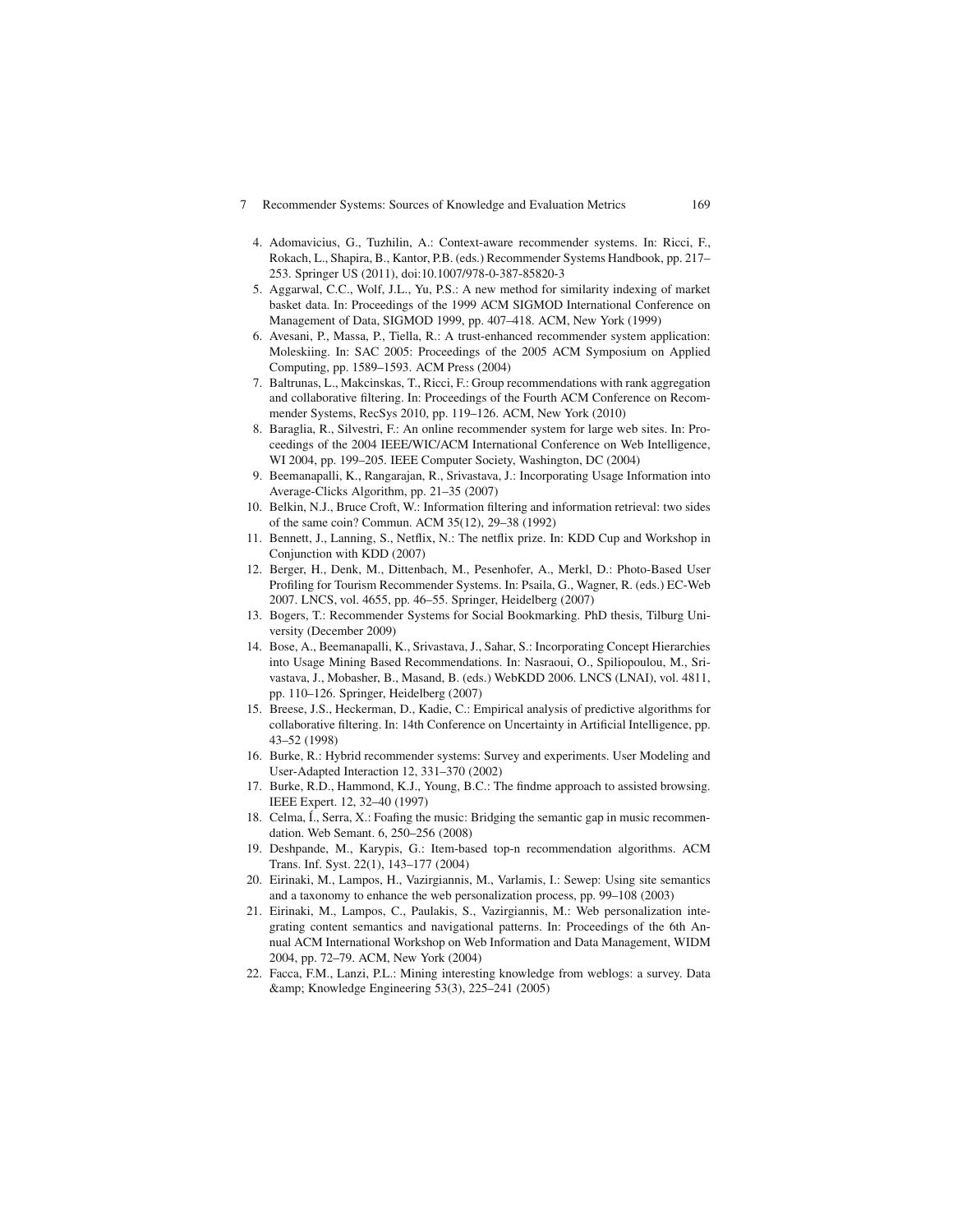- 23. Fang, Y., Si, L.: Matrix co-factorization for recommendation with rich side information and implicit feedback. In: Proceedings of the 2nd International Workshop on Information Heterogeneity and Fusion in Recommender Systems, HetRec 2011, pp. 65–69. ACM, New York (2011)
- 24. Fazel-Zarandi, M., Devlin, H.J., Huang, Y., Contractor, N.: Expert recommendation based on social drivers, social network analysis, and semantic data representation. In: Proceedings of the 2nd International Workshop on Information Heterogeneity and Fusion in Recommender Systems, HetRec 2011, pp. 41–48. ACM, New York (2011)
- 25. Fernández-Tobías, I., Cantador, I., Kaminskas, M., Ricci, F.: A generic semantic-based framework for cross-domain recommendation. In: Proceedings of the 2nd International Workshop on Information Heterogeneity and Fusion in Recommender Systems, HetRec 2011, pp. 25–32. ACM, New York (2011)
- 26. Freyne, J., Berkovsky, S., Smith, G.: Recipe Recommendation: Accuracy and Reasoning. In: Konstan, J.A., Conejo, R., Marzo, J.L., Oliver, N. (eds.) UMAP 2011. LNCS, vol. 6787, pp. 99–110. Springer, Heidelberg (2011)
- 27. Fry, C., Bow Street Software, Weitzman, L., Ibm: Why surf alone?: Exploring the web with reconnaissance agents, internet (accessed: 20, 2001)
- 28. Gantner, Z., Rendle, S., Schmidt-Thieme, L.: Factorization models for context-/timeaware movie recommendations. In: Proceedings of the Workshop on Context-Aware Movie Recommendation, CAMRa 2010, pp. 14–19. ACM, New York (2010)
- 29. Ge, M., Delgado-Battenfeld, C., Jannach, D.: Beyond accuracy: evaluating recommender systems by coverage and serendipity. In: Proceedings of the Fourth ACM Conference on Recommender Systems, RecSys 2010, pp. 257–260. ACM, New York (2010)
- 30. Golbeck, J.: Trust and nuanced profile similarity in online social networks. ACM Trans. Web 3(4), 12:1–12:33 (2009)
- 31. Golbeck, J., Hendler, J.: Filmtrust: Movie recommendations using trust in web-based social networks, vol. 6, pp. 497–529. ACM, New York (2006)
- 32. Goldberg, D., Nichols, D., Oki, B.M., Terry, D.: Using collaborative filtering to weave an information tapestry. Commun. ACM 35, 61–70 (1992)
- 33. Groh, G.: Recommendations in taste related domains: Collaborative filtering vs. social filtering. In: Proc ACM Group 2007, pp. 127–136 (2007)
- 34. Guy, I., Carmel, D.: Social recommender systems. In: Proceedings of the 20th International Conference Companion on World Wide Web, WWW 2011, pp. 283–284. ACM, New York (2011)
- 35. Guy, I., Jacovi, M., Perer, A., Ronen, I., Uziel, E.: Same places, same things, same people?: mining user similarity on social media. In: Proceedings of the 2010 ACM Conference on Computer Supported Cooperative Work, CSCW 2010, pp. 41–50. ACM, New York (2010)
- 36. Guy, I., Jacovi, M., Shahar, E., Meshulam, N., Soroka, V., Farrell, S.: Harvesting with sonar: the value of aggregating social network information. In: Proceedings of the Twenty-Sixth Annual SIGCHI Conference on Human Factors in Computing Systems, CHI 2008, pp. 1017–1026. ACM, New York (2008)
- 37. Guy, I., Ronen, I., Wilcox, E.: Do you know?: recommending people to invite into your social network. In: Proceedings of the 14th International Conference on Intelligent User Interfaces, IUI 2009, pp. 77–86. ACM, New York (2009)
- 38. Guy, I., Zwerdling, N., Carmel, D., Ronen, I., Uziel, E., Yogev, S., Ofek-Koifman, S.: Personalized recommendation of social software items based on social relations. In: Proceedings of the Third ACM Conference on Recommender Systems, RecSys 2009, pp. 53–60. ACM, New York (2009)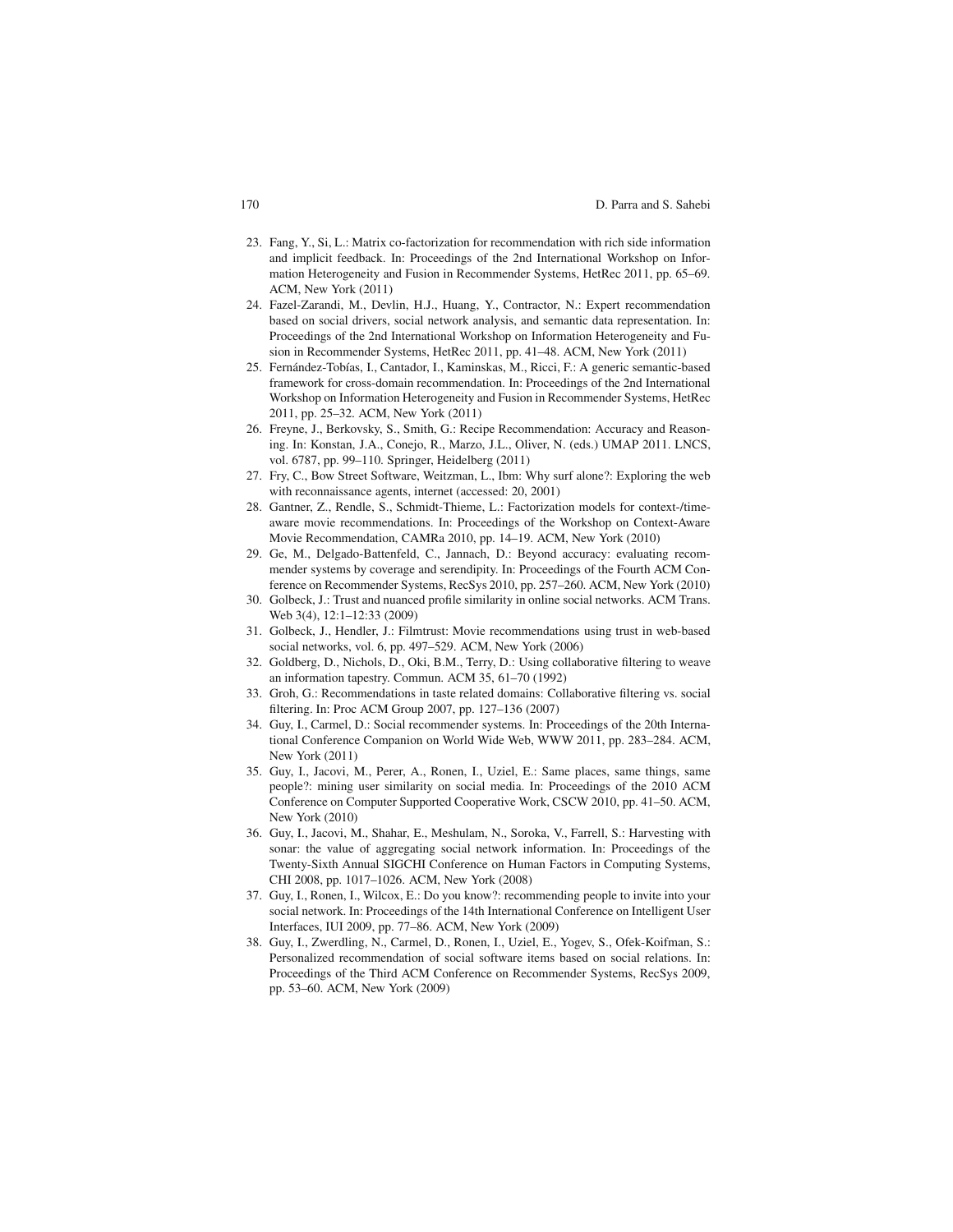- Recommender Systems: Sources of Knowledge and Evaluation Metrics 171
- 39. Hayes, C., Hayes, C., Massa, P., Cunningham, P., Avesani, P., Cunningham, P.: An online evaluation framework for recommender systems. In: Workshop on Personalization and Recommendation in E-Commerce (Malaga). Springer (2002)
- 40. Herlocker, J., Konstan, J.A., Riedl, J.: An empirical analysis of design choices in neighborhood-based collaborative filtering algorithms. Inf. Retr. 5(4), 287–310 (2002)
- 41. Herlocker, J.L., Konstan, J.A., Borchers, A., Riedl, J.: An algorithmic framework for performing collaborative filtering. In: Proceedings of the 22nd Annual International ACM SIGIR Conference on Research and Development in Information Retrieval, SI-GIR 1999, pp. 230–237. ACM, New York (1999)
- 42. Herlocker, J.L., Konstan, J.A., Terveen, L.G., Riedl, J.T.: Evaluating collaborative filtering recommender systems. ACM Trans. Inf. Syst. 22, 5–53 (2004)
- 43. Heymann, P., Koutrika, G., Garcia-Molina, H.: Can social bookmarking improve web search? In: First ACM International Conference on Web Search and Data Mining, WSDM 2008 (February 2008)
- 44. Hu, Y., Koren, Y., Volinsky, C.: Collaborative filtering for implicit feedback datasets. In: Proceedings of the 2008 Eighth IEEE International Conference on Data Mining, pp. 263–272. IEEE Computer Society, Washington, DC (2008)
- 45. Järvelin, K., Kekäläinen, J.: Cumulated gain-based evaluation of ir techniques. ACM Trans. Inf. Syst. 20, 422–446 (2002)
- 46. Jäschke, R., Marinho, L., Hotho, A., Lars, S.-T., Gerd, S.: Tag recommendations in social bookmarking systems. AI Commun. 21, 231–247 (2008)
- 47. Jawaheer, G., Szomszor, M., Kostkova, P.: Comparison of implicit and explicit feedback from an online music recommendation service. In: HetRec 2010: Proceedings of the 1st International Workshop on Information Heterogeneity and Fusion in Recommender Systems, pp. 47–51. ACM, New York (2010)
- 48. Knijnenburg, B.P., Willemsen, M.C., Kobsa, A.: A pragmatic procedure to support the user-centric evaluation of recommender systems. In: Proceedings of the Fifth ACM Conference on Recommender Systems, RecSys 2011, pp. 321–324. ACM, New York (2011)
- 49. Konstan, J.A., Miller, B.N., Maltz, D., Herlocker, J.L., Gordon, L.R., Riedl, J.: Grouplens: applying collaborative filtering to usenet news. Commun. ACM 40(3), 77–87 (1997)
- 50. Kordumova, S., Kostadinovska, I., Barbieri, M., Pronk, V., Korst, J.: Personalized Implicit Learning in a Music Recommender System. In: De Bra, P., Kobsa, A., Chin, D. (eds.) UMAP 2010. LNCS, vol. 6075, pp. 351–362. Springer, Heidelberg (2010)
- 51. Koren, Y.: Factorization meets the neighborhood: A multifaceted collaborative filtering model. In: ACM KDD, pp. 426–434 (2008)
- 52. Koren, Y.: Collaborative filtering with temporal dynamics. In: ACM KDD, Paris, France, pp. 89–97 (2009)
- 53. Koren, Y., Bell, R., Volinsky, C.: Matrix factorization techniques for recommender systems. Computer 42(8), 30–37 (2009)
- 54. Koren, Y., Sill, J.: Ordrec: an ordinal model for predicting personalized item rating distributions. In: Proceedings of the Fifth ACM Conference on Recommender Systems, RecSys 2011, pp. 117–124. ACM, New York (2011)
- 55. Krulwich, B., Burkey, C.: Learning user information interests through extraction of semantically significant phrases. In: Proceedings of the AAAI Spring Symposium on Machine Learning in Information Access, pp. 100–112 (1996)
- 56. Kuroiwa, T., Bhalla, S.: Book recommendation system for utilisation of library services. Int. J. Comput. Sci. Eng. 5, 207–213 (2010)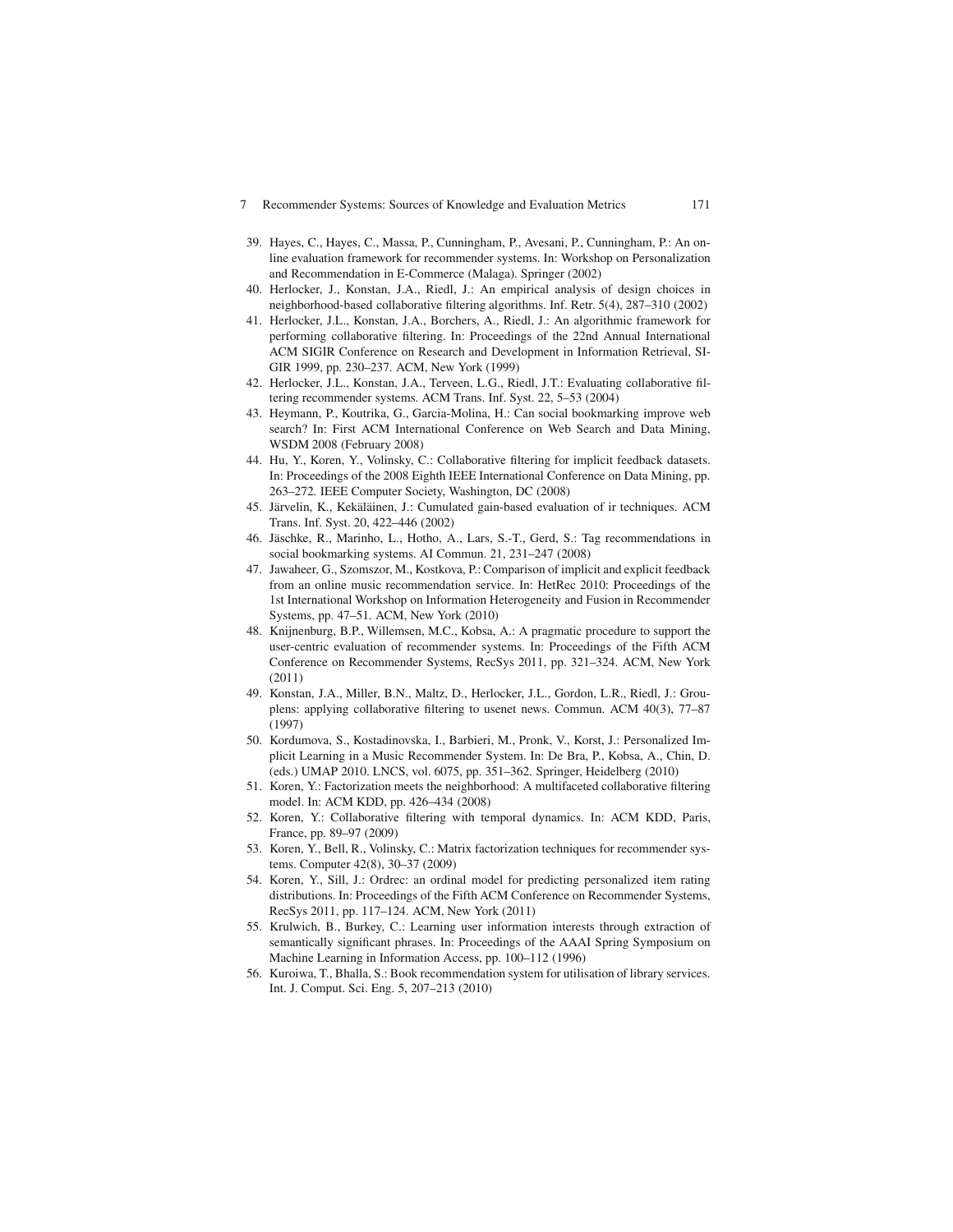- 57. Lang, K.: Newsweeder: Learning to filter netnews. In: Proceedings of the 12th International Machine Learning Conference, ML 1995 (1995)
- 58. Lathia, N., Hailes, S., Capra, L., Amatriain, X.: Temporal diversity in recommender systems. In: Proceeding of the 33rd International ACM SIGIR Conference on Research and Development in Information Retrieval, SIGIR 2010, pp. 210–217. ACM, New York (2010)
- 59. Lee, D.H.: Pittcult: trust-based cultural event recommender. In: Proceedings of the 2008 ACM Conference on Recommender Systems, RecSys 2008, pp. 311–314. ACM, New York (2008)
- 60. Lee, T., Park, Y., Park, Y.: A time-based approach to effective recommender systems using implicit feedback. Expert Syst. Appl. 34(4), 3055–3062 (2008)
- 61. Lemire, D., Maclachlan, A.: Slope one predictors for online rating-based collaborative filtering. In: Proceedings of SIAM Data Mining SDM 2005 (2005)
- 62. Lerman, K.: Social networks and social information filtering on digg. CoRR, abs/cs/0612046 (2006)
- 63. Li, J., Za¨ıane, O.R.: Combining Usage, Content, and Structure Data to Improve Web Site Recommendation. In: Bauknecht, K., Bichler, M., Pröll, B. (eds.) EC-Web 2004. LNCS, vol. 3182, pp. 305–315. Springer, Heidelberg (2004)
- 64. Li, L., Chu, W., Langford, J., Schapire, R.E.: A contextual-bandit approach to personalized news article recommendation. In: Proceedings of the 19th International Conference on World Wide Web, WWW 2010, pp. 661–670. ACM, New York (2010)
- Lieberman, H.: Letizia: An agent that assists web browsing. In: International Joint Conference on Artificial Intelligence, pp. 924–929 (1995)
- 66. Lin, W., Alvarez, S.A., Ruiz, C.: Efficient adaptive-support association rule mining for recommender systems. Data Min. Knowl. Discov. 6(1), 83–105 (2002)
- 67. Manning, C.D., Raghavan, P., Schtze, H.: Introduction to Information Retrieval. Cambridge University Press, New York (2008)
- 68. Massa, P., Avesani, P.: Trust-aware recommender systems. In: Proceedings of the 2007 ACM Conference on Recommender Systems, RecSys 2007, pp. 17–24. ACM, New York (2007)
- 69. McDonald, D.W., Ackerman, M.S.: Expertise recommender: a flexible recommendation system and architecture. In: Proceedings of the 2000 ACM Conference on Computer Supported Cooperative Work, CSCW 2000, pp. 231–240. ACM, New York (2000)
- 70. McNee, S.M., Riedl, J., Konstan, J.A.: Being accurate is not enough: how accuracy metrics have hurt recommender systems. In: CHI 2006 Extended Abstracts on Human Factors in Computing Systems, CHI EA 2006, pp. 1097–1101. ACM, New York (2006)
- 71. Mladenic, D.: Personal webwatcher: design and implementation (1996)
- 72. Mladenic, D.: Text-learning and related intelligent agents: A survey. IEEE Intelligent Systems 14(4), 44–54 (1999)
- 73. Mobasher, B.: Data Mining for Web Personalization. In: Brusilovsky, P., Kobsa, A., Nejdl, W. (eds.) Adaptive Web 2007. LNCS, vol. 4321, pp. 90–135. Springer, Heidelberg (2007)
- 74. Mobasher, B.: Data Mining for Web Personalization. In: Brusilovsky, P., Kobsa, A., Nejdl, W. (eds.) Adaptive Web 2007. LNCS, vol. 4321, pp. 90–135. Springer, Heidelberg (2007)
- 75. Mobasher, B., Dai, H., Luo, T., Nakagawa, M.: Discovery and evaluation of aggregate usage profiles for web personalization. Data Min. Knowl. Discov. 6(1), 61–82 (2002)
- 76. Mobasher, B., Dai, H., Luo, T., Sun, Y., Zhu, J.: Integrating Web Usage and Content Mining for More Effective Personalization. In: Bauknecht, K., Madria, S.K., Pernul, G. (eds.) EC-Web 2000. LNCS, vol. 1875, pp. 165–176. Springer, Heidelberg (2000)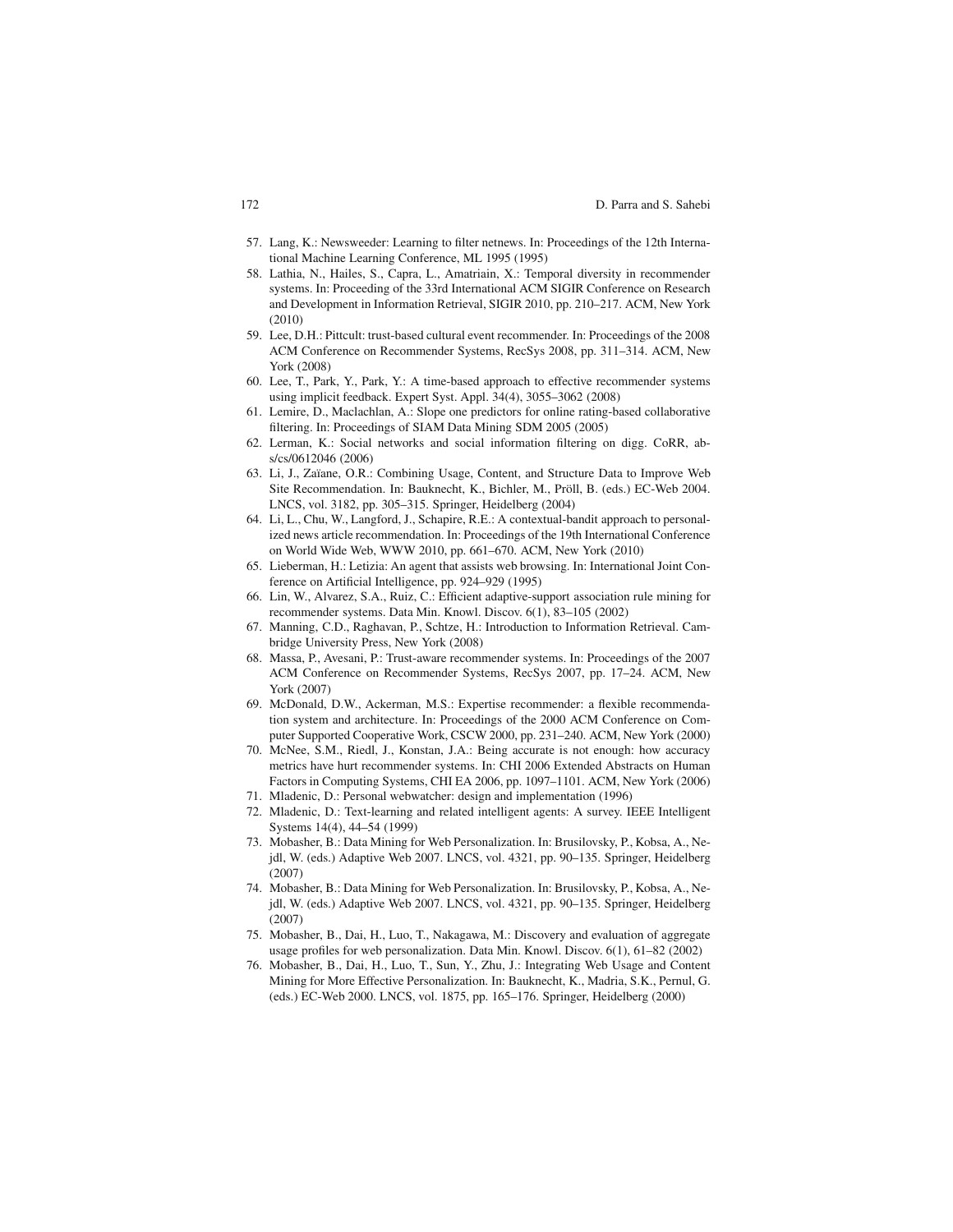- Recommender Systems: Sources of Knowledge and Evaluation Metrics 173
- 77. Mooney, R.J., Roy, L.: Content-based book recommending using learning for text categorization. In: Proceedings of the Fifth ACM Conference on Digital Libraries, DL 2000, pp. 195–204. ACM, New York (2000)
- 78. Morita, M., Shinoda, Y.: Information Filtering Based on User Behavior Analysis and Best Match Text Retrieval. In: SIGIR 1994: Proceedings of the 17th Annual International ACM SIGIR Conference, pp. 272–281. Springer-Verlag New York, Inc., New York (1994)
- 79. Mulvenna, M.D., Anand, S.S., Büchner, A.G.: Personalization on the net using web mining: introduction. Commun. ACM 43, 122–125 (2000)
- 80. Murakami, T., Mori, K., Orihara, R.: Metrics for Evaluating the Serendipity of Recommendation Lists. In: Satoh, K., Inokuchi, A., Nagao, K., Kawamura, T. (eds.) JSAI 2007. LNCS (LNAI), vol. 4914, pp. 40–46. Springer, Heidelberg (2008)
- 81. Nakagawa, M., Mobasher, B.: A Hybrid Web Personalization Model Based on Site Connectivity
- 82. Nasraoui, O., Frigui, H.: Extracting web user profiles using relational competitive fuzzy clustering (2000)
- 83. Oard, D., Kim, J.: Modeling information content using observable behavior. In: Proc. of the ASIST Annual Meeting, pp. 481–488 (2001)
- 84. O'Connor, M., Cosley, D., Konstan, J.A., Riedl, J.: Polylens: a recommender system for groups of users. In: Proceedings of the Seventh Conference on European Conference on Computer Supported Cooperative Work, ECSCW 2001, pp. 199–218. Kluwer Academic Publishers, Norwell (2001)
- 85. Parra, D., Amatriain, X.: Walk the Talk: Analyzing the Relation between Implicit and Explicit Feedback for Preference Elicitation. In: Konstan, J.A., Conejo, R., Marzo, J.L., Oliver, N. (eds.) UMAP 2011. LNCS, vol. 6787, pp. 255–268. Springer, Heidelberg (2011)
- 86. Parra, D., Brusilovsky, P.: Collaborative filtering for social tagging systems: an experiment with citeulike. In: Proceedings of the Third ACM Conference on Recommender Systems, RecSys 2009, pp. 237–240. ACM, New York (2009)
- 87. Parra, D., Karatzoglou, A., Amatriain, X.: Implicit Feedback Recommendation via Implicit-to-Explicit Ordinal Logistic Regression Mapping, vol. 1 (2011)
- 88. Parra-Santander, D., Brusilovsky, P.: Improving collaborative filtering in social tagging systems for the recommendation of scientific articles. In: Proceedings of the 2010 IEEE/WIC/ACM International Conference on Web Intelligence and Intelligent Agent Technology - Volume 01, pp. 136–142. IEEE Computer Society, Washington, DC (2010)
- 89. Pazzani, M., Billsus, D., Michalski, S., Wnek, J.: Learning and revising user profiles: The identification of interesting web sites. In: Machine Learning, pp. 313–331 (1997)
- 90. Pazzani, M.J.: A framework for collaborative, content-based and demographic filtering. Artificial Intelligence Review 13, 393–408 (1999)
- 91. Pollock, S.: A rule-based message filtering system. ACM Trans. Inf. Syst. 6, 232–254 (1988)
- 92. Preece, J., Shneiderman, B.: The reader-to-leader framework: Motivating technologymediated social participation. AIS Transactions on Human Computer Interaction 1(1), 13–32 (2009)
- 93. Pu, P., Chen, L., Hu, R.: A user-centric evaluation framework for recommender systems. In: Proceedings of the Fifth ACM Conference on Recommender Systems, RecSys 2011, pp. 157–164. ACM, New York (2011)
- 94. Quercia, D., Lathia, N., Calabrese, F., Di Lorenzo, G., Crowcroft, J.: Recommending social events from mobile phone location data. In: Proceedings of IEEE ICDM 2010 (December 2010)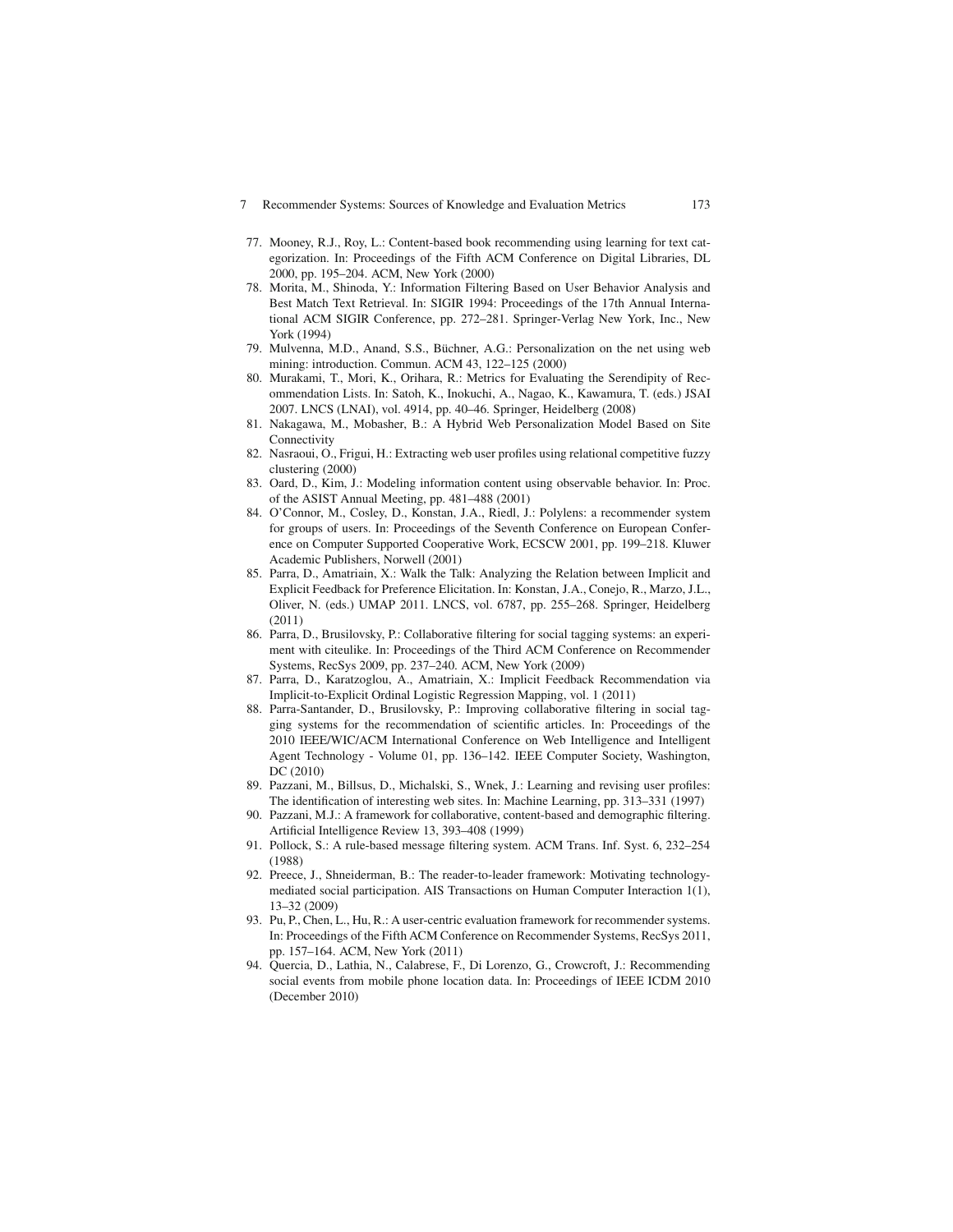- 95. Redpath, J., Glass, D.H., McClean, S., Chen, L.: Collaborative Filtering: The Aim of Recommender Systems and the Significance of User Ratings. In: Gurrin, C., He, Y., Kazai, G., Kruschwitz, U., Little, S., Roelleke, T., Rüger, S., van Rijsbergen, K. (eds.) ECIR 2010. LNCS, vol. 5993, pp. 394–406. Springer, Heidelberg (2010)
- 96. Resnick, P., Iacovou, N., Suchak, M., Bergstrom, P., Riedl, J.: Grouplens: an open architecture for collaborative filtering of netnews. In: Proceedings of the 1994 ACM Conference on Computer Supported Cooperative Work, CSCW 1994, pp. 175–186. ACM, New York (1994)
- 97. Resnick, P., Varian, H.R.: Recommender systems. Commun. ACM 40, 56–58 (1997)
- 98. Sahebi, S., Oroumchian, F., Khosravi, R.: An enhanced similarity measure for utilizing site structure in web personalization systems. In: Proceedings of the 2008 IEEE/WIC/ACM International Conference on Web Intelligence and Intelligent Agent Technology - Volume 03, WI-IAT 2008, pp. 82–85. IEEE Computer Society, Washington, DC (2008)
- 99. Salton, G., McGill, M.J.: Introduction to Modern Information Retrieval. McGraw-Hill, Inc., New York (1986)
- 100. Sarwar, B., Karypis, G., Konstan, J., Riedl, J.: Analysis of recommendation algorithms for e-commerce. In: Proceedings of the 2nd ACM Conference on Electronic Commerce, EC 2000, pp. 158–167. ACM, New York (2000)
- 101. Sarwar, B., Karypis, G., Konstan, J., Riedl, J.: Item-based collaborative filtering recommendation algorithms. In: Proceedings of the 10th International Conference on World Wide Web, WWW 2001, pp. 285–295. ACM, New York (2001)
- 102. Sarwar, B., Karypis, G., Konstan, J., Riedl, J.: Itembased collaborative filtering recommendation algorithms. In: Proc. 10th International Conference on the World Wide Web, pp. 285–295 (2001)
- 103. Sarwar, B.M., Karypis, G., Konstan, J.A., Riedl, J.T.: Application of dimensionality reduction in recommender system – a case study. In: ACM Webkdd Workshop (2000)
- 104. Ben Schafer, J., Konstan, J., Riedi, J.: Recommender systems in e-commerce. In: Proceedings of the 1st ACM Conference on Electronic commerce, EC 1999, pp. 158–166. ACM, New York (1999)
- 105. Senot, C., Kostadinov, D., Bouzid, M., Picault, J., Aghasaryan, A.: Evaluation of group profiling strategies. In: IJCAI, pp. 2728–2733 (2011)
- 106. Shani, G., Gunawardana, A.: Evaluating recommendation systems. In: Recommender Systems Handbook, pp. 257–297 (2011)
- 107. Shardanand, U., Maes, P.: Social information filtering: algorithms for automating word of mouth. In: Proceedings of the SIGCHI Conference on Human Factors in Computing Systems, CHI 1995, pp. 210–217. ACM Press/Addison-Wesley Publishing Co., New York (1995)
- 108. Sinha, R.R., Swearingen, K.: Comparing Recommendations Made by Online Systems and Friends. In: DELOS Workshop: Personalisation and Recommender Systems in Digital Libraries (2001)
- 109. Sun, J.-T., Zeng, H.-J., Liu, H., Lu, Y., Chen, Z.: Cubesvd: a novel approach to personalized web search. In: Proceedings of the 14th International Conference on World Wide Web, WWW 2005, pp. 382–390. ACM, New York (2005)
- 110. Takeuchi, Y., Sugimoto, M.: CityVoyager: An Outdoor Recommendation System Based on User Location History. In: Ma, J., Jin, H., Yang, L.T., Tsai, J.J.-P. (eds.) UIC 2006. LNCS, vol. 4159, pp. 625–636. Springer, Heidelberg (2006)